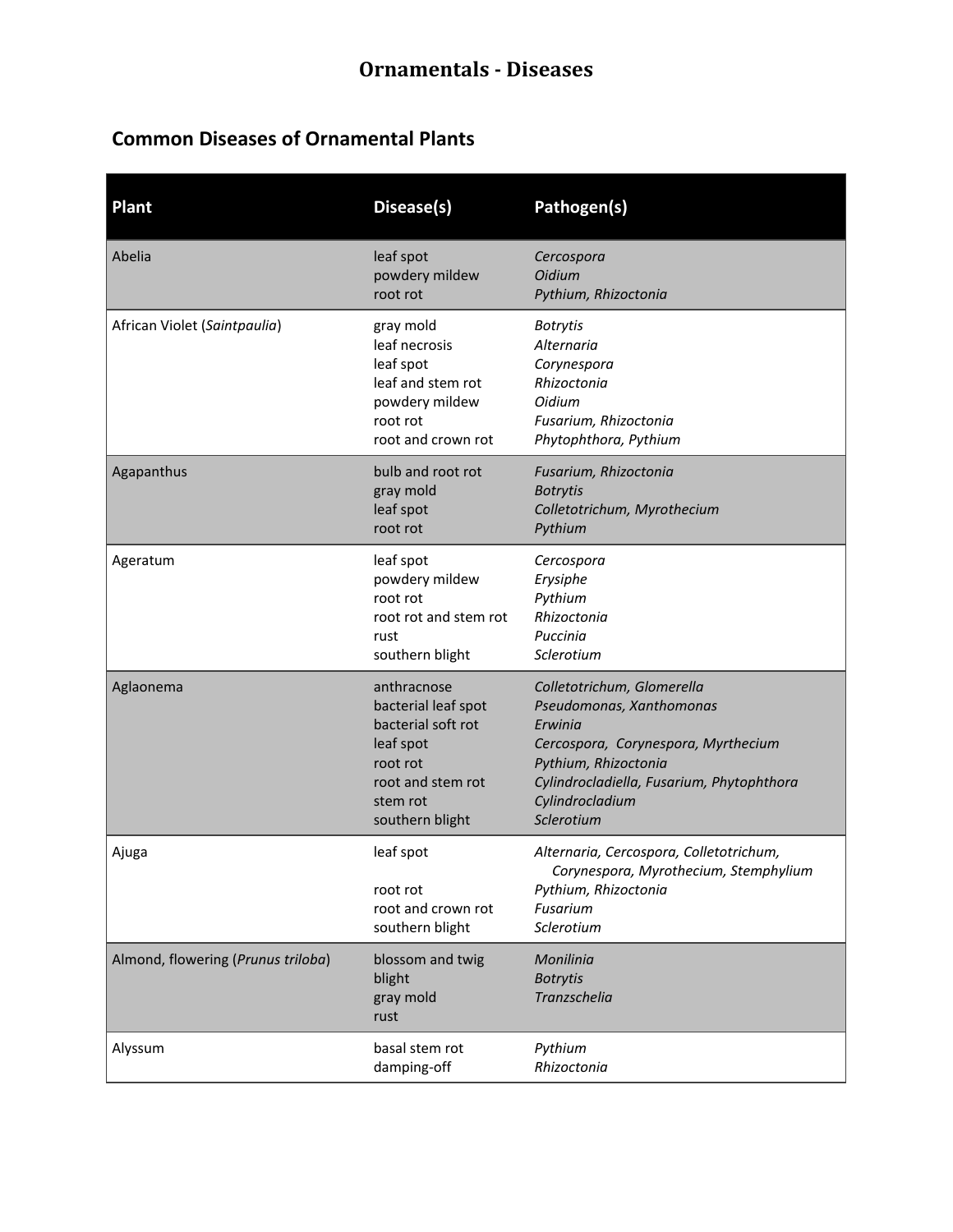| Plant                        | Disease(s)                                                                                                                                          | Pathogen(s)                                                                                                                                                                                                      |
|------------------------------|-----------------------------------------------------------------------------------------------------------------------------------------------------|------------------------------------------------------------------------------------------------------------------------------------------------------------------------------------------------------------------|
| American hornbeam (Carpinus) | leaf blister<br>leaf spot<br>powdery mildew                                                                                                         | <b>Taphrina</b><br>Septoria<br>Microsphaera, Phyllactinia                                                                                                                                                        |
| Anthurium                    | anthracnose<br>bacterial leaf spot<br>bacterial soft rot<br>leaf rot<br>leaf spot<br>root rot<br>root and stem rot<br>southern blight               | Gloeosporium<br>Pseudomonas, Xanthomonas<br>Erwinia<br><b>Botrytis</b><br>Alternaria, Cercospora, Phomopsis, Phyllosticta,<br>Septoria<br>Fusarium, Pythium<br>Fusarium, Phytophthora, Rhizoctonia<br>Sclerotium |
| Aphelandra                   | anthracnose<br>bacterial leaf spot<br>bacterial soft rot<br>leaf spot<br>root rot<br>root and rot<br>root, crown and stem<br>rot<br>southern blight | Colletotrichum<br>Pseudomonas, Xanthomonas<br>Erwinia<br>Alternaria, Cercospora, Corynespora,<br>Myrothecium<br>Pythium<br>Rhizoctonia<br>Phytophthora<br>Sclerotium                                             |
| Arborvitae (Thuja)           | tip and twig blights or<br>dieback<br>root rot<br>root and stem rot                                                                                 | Alternaria, Cercospora, Coryneum,<br>Pestalotiopsis, Phomopsis<br>Fusarium, Pythium<br>Rhizoctonia                                                                                                               |
| Ardisia                      | leaf spot                                                                                                                                           |                                                                                                                                                                                                                  |
|                              | stem rot                                                                                                                                            | Cercospora, Mycosphaerella, Phyllosticta<br>Fusarium, Rhizoctonia, Sclerotinia                                                                                                                                   |
| Areca palm                   | root rot                                                                                                                                            | Phytophthora, Pythium                                                                                                                                                                                            |
| Artemisia                    | root rot                                                                                                                                            | Phytophthora, Pythium                                                                                                                                                                                            |
| Ash                          | anthracnose<br>leaf spot<br>powdery mildew<br>rust                                                                                                  | Gloeosporium<br>Cercospora, Cercosporidium, Cylindrosporium<br><b>Oidium</b><br>Puccinia                                                                                                                         |
| Asparagus fern               | anthracnose<br>blight<br>stem rot                                                                                                                   | Colletotichum<br>Ascochyta, Cercospora<br>Fusarium, Rhizoctonia                                                                                                                                                  |
| Aspidistra (barroom plant)   | anthracnose<br>leaf spot                                                                                                                            | Colletotichum<br>Ascochyta, Cercospora                                                                                                                                                                           |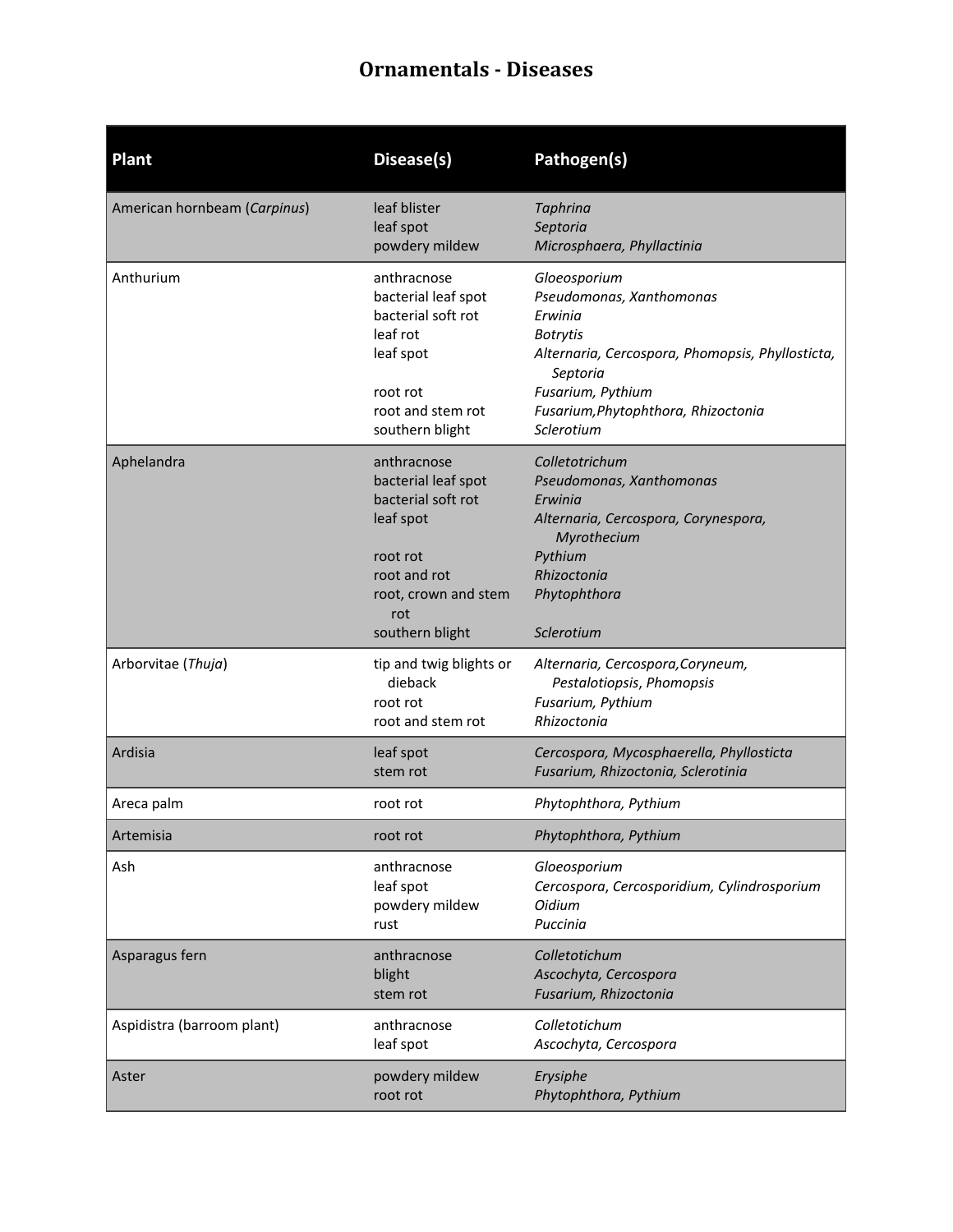| <b>Plant</b>                 | Disease(s)                                                                                                    | Pathogen(s)                                                                                                                                                             |
|------------------------------|---------------------------------------------------------------------------------------------------------------|-------------------------------------------------------------------------------------------------------------------------------------------------------------------------|
|                              | rust<br>stem rot                                                                                              | Fusarium, Rhizoctonia, Thielaviopsis<br>Puccinia<br>Rhizoctonia                                                                                                         |
| Astilbe                      | leaf spot<br>powdery mildew                                                                                   | Cercospora<br>Erysiphe                                                                                                                                                  |
| Aucuba                       | anthracnose<br>leaf spot<br>root rot                                                                          | Gloeosporium<br>Pestalotia, Phyllosticta<br>Phytophthora, Pythium<br>Fusarium, Rhizoctonia, Thielaviopsis                                                               |
| Azalea                       | damping off<br>dieback<br>flower blight<br>leaf gall<br>leaf spot<br>powdery mildew<br>root rot<br>web blight | Rhizoctonia<br>Phytophthora<br>Ovulinia<br>Exobasidium<br>Cercospora, Colletotrichum, Phyllosticta<br>Microsphaera<br>Phytophthora, Pythium, Rhizoctonia<br>Rhizoctonia |
| Baby's breath (Gypsophila)   | gray mold<br>leaf spot<br>root rot<br>stem rot                                                                | <b>Botrytis</b><br>Phyllosticta<br>Phytophthora, Pythium<br>Fusarium, Rhizoctonia                                                                                       |
| Balsam (Impatiens balsamina) | leaf spot<br>root rot<br>stem rot                                                                             | Cercospora, Septoria<br>Fusarium, Rhizoctonia, Thielaviopsis<br>Phytophthora, Pythium<br>Fusarium, Rhizoctonia                                                          |
| Banaba shrub                 | algal leaf spot                                                                                               | Cephaleuros                                                                                                                                                             |
| Barberry                     | bacterial leaf spot<br>leaf spot<br>powdery mildew<br>rust                                                    | Pseudomonas<br>Gloeosporium<br>Erysiphe, Phyllactinia<br>Cumminsiella, Puccinia                                                                                         |
| Bay, red                     | leaf spot                                                                                                     | Cercospora                                                                                                                                                              |
| Bee balm                     | leaf spot                                                                                                     | Cercospora                                                                                                                                                              |
| Beech, American              | leaf spot<br>powdery mildew                                                                                   | Cercospora<br>Phyllactinia                                                                                                                                              |
| Begonia                      | anthracnose<br>bacterial leaf spot<br>gray mold<br>leaf spot<br>powdery mildew<br>root rot                    | Colletotrichum<br>Xanthomonas<br><b>Botrytis</b><br>Cercospora, Phyllosticta, Phomopsis<br>Erysiphe<br>Phytophthora, Pythium,                                           |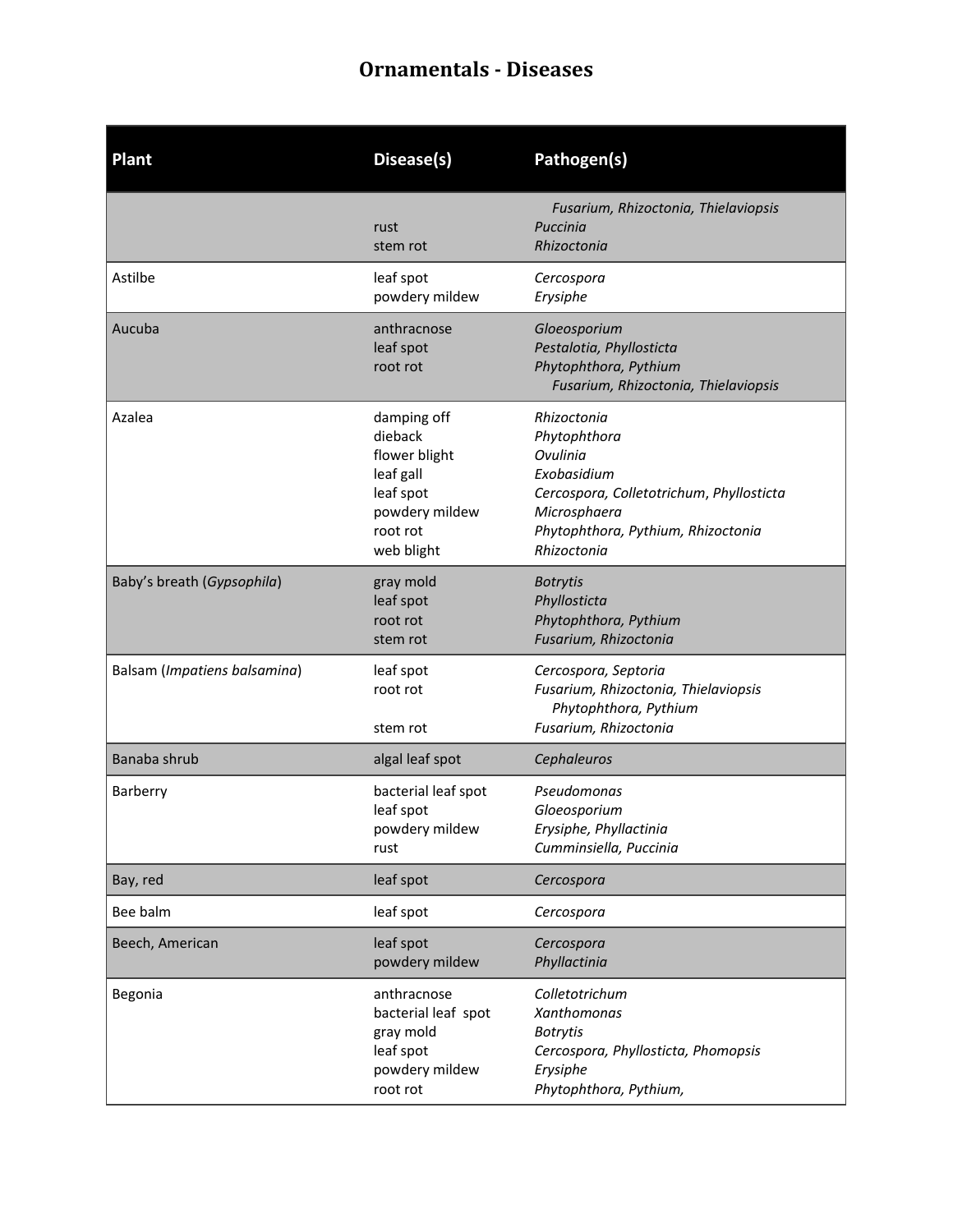| <b>Plant</b>          | Disease(s)                                                         | Pathogen(s)                                                                      |
|-----------------------|--------------------------------------------------------------------|----------------------------------------------------------------------------------|
|                       | stem rot                                                           | Fusarium, Rhizoctonia, Thielaviopsis<br>Fusarium, Rhizoctonia                    |
| <b>Birch</b>          | anthracnose<br>leaf spot<br>powdery mildew                         | Gloeosporium<br>Septoria<br>Phyllactinia                                         |
| <b>Black cherry</b>   | anthracnose<br>leaf blister<br>leaf spot<br>powdery mildew<br>rust | Colletotrichum<br>Taphrina<br>Cercospora<br>Podosphaera<br>Tranzschelia          |
| <b>Bleeding heart</b> | leaf spot                                                          | Cercospora, Colletotrichum                                                       |
| <b>Boston Fern</b>    | rust<br>web blight                                                 | Desmella<br>Rhizoctonia                                                          |
| <b>Bottlebrush</b>    | gall                                                               | Nectriella                                                                       |
| Bougainvillea         | root rot                                                           | Phytophthora, Pythium                                                            |
| Box elder             | anthracnose<br>leaf spot<br>powdery mildew                         | Gloeosporium<br>Ascochyta, Cercospora, Septoria<br>Microsphaera, Uncinula        |
| Boxwood               | canker<br>leaf spot<br>root rot                                    | <b>Nectria</b><br>Macrophoma, Phyllosticta<br>Phytophthora, Pythium, Rhizoctonia |
| <b>Browallia</b>      | root rot                                                           | Phytophthora, Pythium                                                            |
| <b>Buckeye</b>        | anthracnose<br>leaf blotch<br>leaf spot<br>powdery mildew          | Glomerella<br>Phyllosticta<br>Cercospora<br>Uncinula                             |
| Buckthorn             | leaf spot<br>rust                                                  | Cercospora, Septoria<br>Puccinia                                                 |
| Buffaloberry          | leaf spot                                                          | Cylindrosporium                                                                  |
| Cactus                | root rot                                                           | Phytophthora, Pythium<br>Fusarium, Rhizoctonia, Thielaviopsis                    |
| Caladium              | root rot                                                           | Phytophthora, Pythium<br>Fusarium, Rhizoctonia, Thielaviopsis                    |
| Calathea              | root rot                                                           | Phytophthora, Pythium                                                            |
| Calceolaria           | root rot                                                           | Pythium                                                                          |
| Calendula             | leaf spot                                                          | Cercospora                                                                       |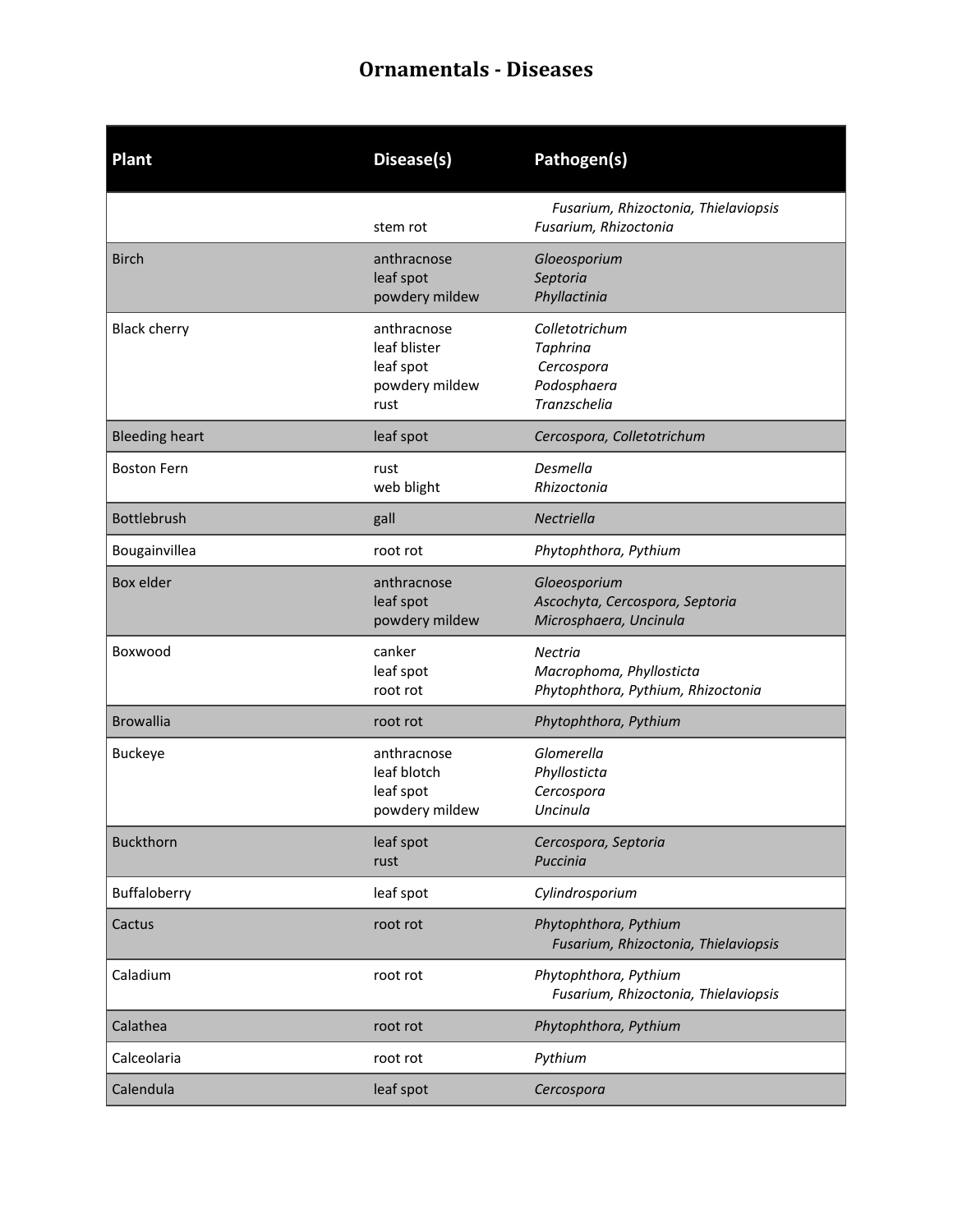| Plant             | Disease(s)                                                                                  | Pathogen(s)                                                                                                                                    |
|-------------------|---------------------------------------------------------------------------------------------|------------------------------------------------------------------------------------------------------------------------------------------------|
|                   | powdery mildew<br>root rot<br>rust<br>stem rot                                              | Erysiphe<br>Phytophthora, Pythium<br>Puccinia<br>Rhizoctonia, Sclerotinia                                                                      |
| Camellia          | algal leaf spot<br>flower blight<br>leaf spot<br>petal blight<br>root rot                   | Cephaleuros<br>Ciborinia<br>Pestalotia<br><b>Botrytis</b><br>Phytophthora, Pythium, Fusarium, Rhizoctonia,<br>Thielaviopsis                    |
| Camphor-tree      | anthracnose<br>leaf spot<br>powdery mildew                                                  | Glomerella<br>Gloeosporium<br>Microsphaera                                                                                                     |
| Candytuft         | gray mold<br>stem rot                                                                       | <b>Botrytis</b><br>Fusarium, Rhizoctonia                                                                                                       |
| Canna             | rust                                                                                        | Puccinia                                                                                                                                       |
| Carissa           | root rot                                                                                    | Phytophthora, Pythium                                                                                                                          |
| Carnation         | anthracnose<br>branch rot<br>damping off<br>leaf spot<br>powdery mildew<br>root rot<br>rust | Colletotrichum<br><b>Botrytis</b><br>Pythium<br>Alternaria, Septoria<br><b>Oidium</b><br>Phytophthora, Pythium, Rhizoctonia<br><b>Uromyces</b> |
| Catalpa           | anthracnose<br>leaf spot<br>powdery mildew                                                  | Gloeosporium<br>Cercospora, Phyllosticta<br>Microsphaera, Phyllactinia                                                                         |
| Cattleya skinneri | root rot                                                                                    | Phytophthora, Pythium                                                                                                                          |
| Cedar             | leaf spot<br>needle blight<br>root rot                                                      | Alternaria<br>Cercospora, Phomopsis<br>Phytophthora, Pythium, Fusarium, Rhizoctonia,<br>Thielaviopsis                                          |
| Celosia           | leaf spot<br>root rot                                                                       | Alternaria<br>Phytophthora, Pythium, Fusarium, Rhizoctonia,<br><b>Thielaviopsis</b>                                                            |
| Ceanothus         | root rot                                                                                    | Phytophthora, Pythium                                                                                                                          |
| Chamaedorea       | root rot                                                                                    | Phytophthora, Pythium                                                                                                                          |
| Cherry-hawthorn   | leaf spot                                                                                   | Fabraea                                                                                                                                        |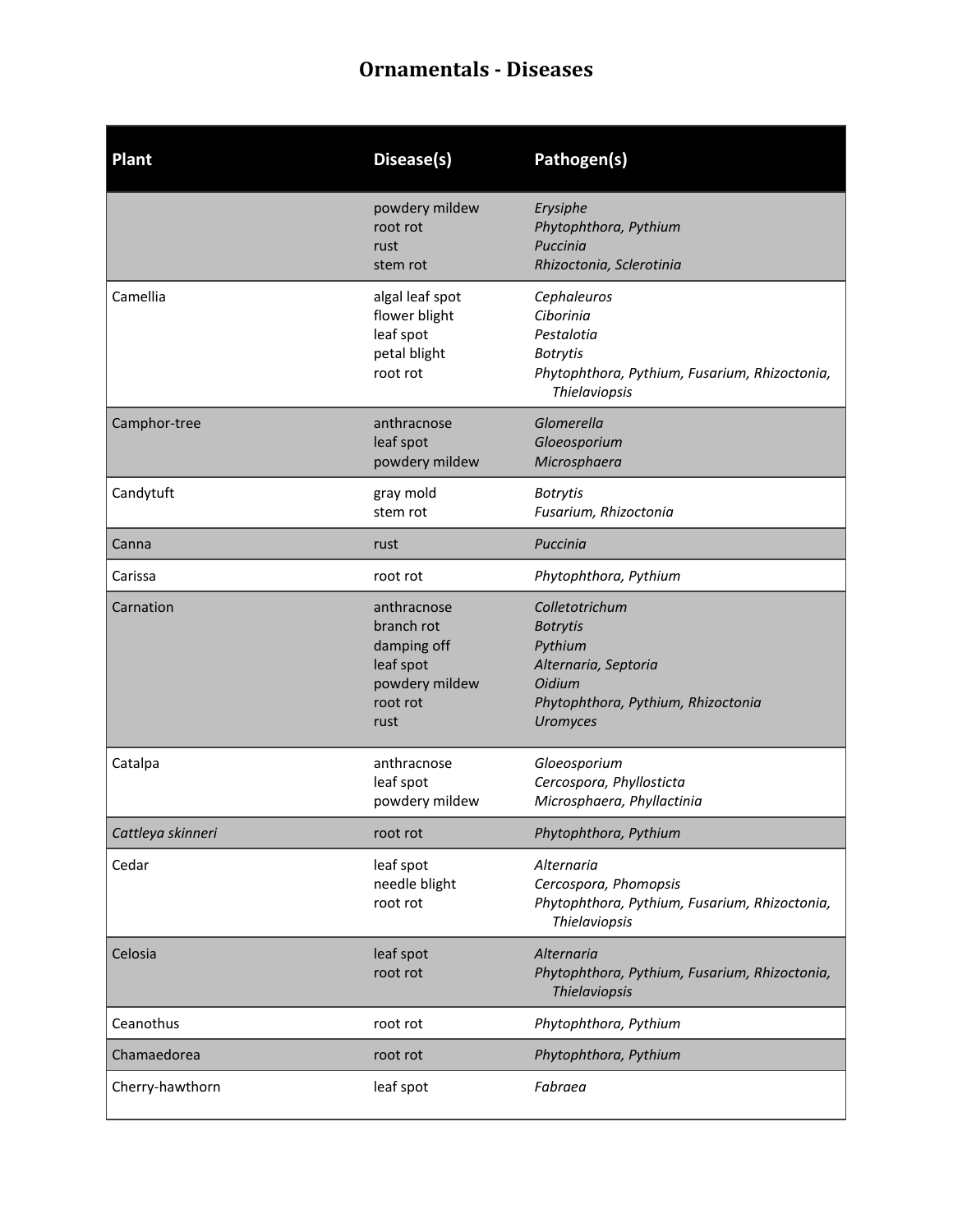| <b>Plant</b>               | Disease(s)                                                                                                                   | Pathogen(s)                                                                                                                                                           |
|----------------------------|------------------------------------------------------------------------------------------------------------------------------|-----------------------------------------------------------------------------------------------------------------------------------------------------------------------|
|                            | rust                                                                                                                         | Gymnosporangium                                                                                                                                                       |
| Cherry-laurel              | leaf spot<br>powdery mildew                                                                                                  | Cercospora, Septoria<br>Podosphaera                                                                                                                                   |
| Chestnut                   | powdery mildew                                                                                                               | Microsphaera, Phyllactinia                                                                                                                                            |
| Chinaberry                 | leaf spot<br>powdery mildew                                                                                                  | Cercospora<br>Phyllactinia                                                                                                                                            |
| Chinese elm                | anthracnose<br>leaf spot<br>powdery mildew                                                                                   | Colletotrichum<br>Actinopelte, Phyllosticta<br>Phyllactinia                                                                                                           |
| Chinese evergreen          | powdery mildew<br>root rot                                                                                                   | Phyllactinia<br>Phytophthora, Pythium                                                                                                                                 |
| Chinese forget-me-not      | gray mold<br>leaf spot<br>stem rot                                                                                           | <b>Botrytis</b><br>Cercospora<br>Rhizoctonia                                                                                                                          |
| Chinese lantern (Abutilon) | leaf spot                                                                                                                    | Cercospora, Phyllosticta                                                                                                                                              |
| Chinese parasol tree       | web blight                                                                                                                   | Rhizoctonia                                                                                                                                                           |
| Chinese pistachio          | leaf spot<br>thread blight                                                                                                   | Septoria<br>Rhizoctonia                                                                                                                                               |
| Chocolate plant            | leaf spot                                                                                                                    | Phyllosticta                                                                                                                                                          |
| Christmas rose             | flower spot                                                                                                                  | <b>Botrytis</b>                                                                                                                                                       |
| Chrysanthemum              | anthracnose<br>bacterial blight<br>damping off<br>gray mold<br>leaf spot<br>powdery mildew<br>ray blight<br>root rot<br>rust | Colletotrichum<br>Pectobacterium<br>Pythium<br><b>Botrytis</b><br>Septoria<br>Erysiphe<br>Ascochyta, Mycosphaerella<br>Phytophthora, Pythium, Rhizoctonia<br>Puccinia |
| Cineraria                  | powdery mildew<br>root rot                                                                                                   | Erysiphe<br>Phytophthora, Pythium, Rhizoctonia                                                                                                                        |
| <b>Cissus</b>              | leaf spot<br>root rot                                                                                                        | Cercospora<br>Phytophthora, Pythium                                                                                                                                   |
| Clarkia                    | gray mold<br>root rot                                                                                                        | <b>Botrytis</b><br>Rhizoctonia                                                                                                                                        |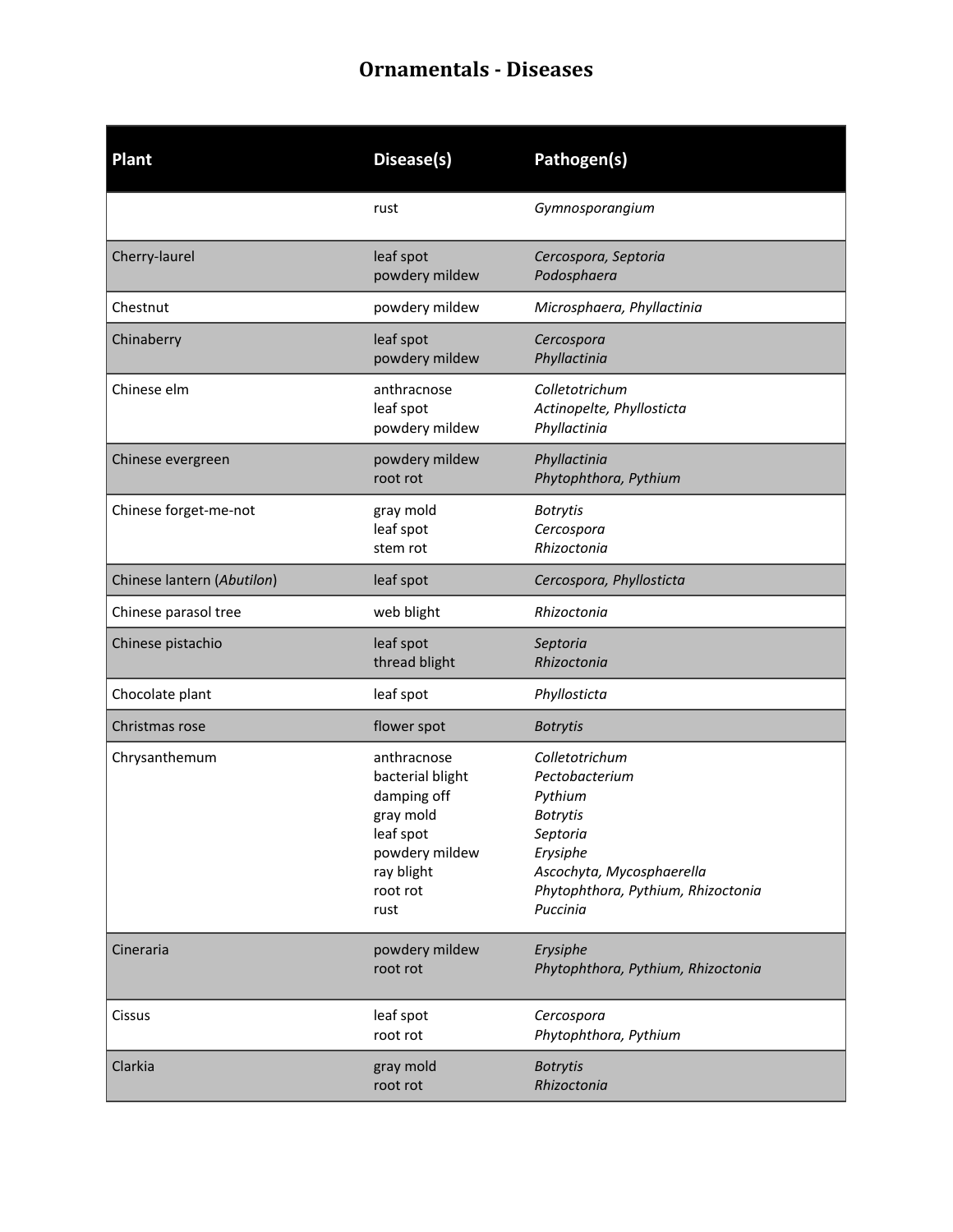| <b>Plant</b>        | Disease(s)                                          | Pathogen(s)                                                                          |
|---------------------|-----------------------------------------------------|--------------------------------------------------------------------------------------|
| Clematis            | leaf spot                                           | Ascochyta, Cercospora                                                                |
| Cleyera             | leaf spot                                           | Cercospora                                                                           |
| Cockscomb           | leaf spot<br>stem rot                               | Cercospora<br>Fusarium, Rhizoctonia                                                  |
| Coleus              | downy mildew<br>leaf blight<br>root rot             | Peronospora<br><b>Botrytis</b><br>Phytophthora, Pythium, Rhizoctonia                 |
| Columbine           | leaf spot<br>powdery mildew<br>root rot<br>rust     | Ascochyta, Septoria<br>Erysiphe<br>Phytophthora, Pythium, Rhizoctonia<br>Puccinia    |
| Coneflower          | leaf spot                                           | Cercospora                                                                           |
| Confederate jasmine | anthracnose<br>leaf spot<br>stem rot                | Colletotrichum<br>Cercospora, Corynespora<br>Fusarium, Rhizoctonia                   |
| Cordyline           | leaf spot                                           | Cercospora                                                                           |
| Coreopsis           | gray mold<br>leaf spot<br>rust<br>stem rot          | <b>Botrytis</b><br>Cercospora, Phyllosticta, Septoria<br>Coleosporium<br>Rhizoctonia |
| Cornflower          | leaf spot<br>rust<br>stem rot                       | Cercospora, Septoria<br>Puccinia<br>Rhizoctonia, Sclerotinia                         |
| Cosmos              | leaf spot<br>powdery mildew<br>stem rot             | Cercospora<br>Erysiphe<br>Rhizoctonia                                                |
| Cotoneaster         | leaf spot<br>root rot                               | Cercospora, Phyllosticta<br>Phytophthora, Pythium                                    |
| Cottonwood          | leaf blister<br>leaf spot<br>powdery mildew<br>rust | Taphrina<br>Cercospora, Septoria<br>Uncinula<br>Melampsora                           |
| Crabapple           | leaf spot<br>powdery mildew<br>rust<br>scab         | Sphaeropsis<br>Podosphaera<br>Gymnosporangium<br>Venturia                            |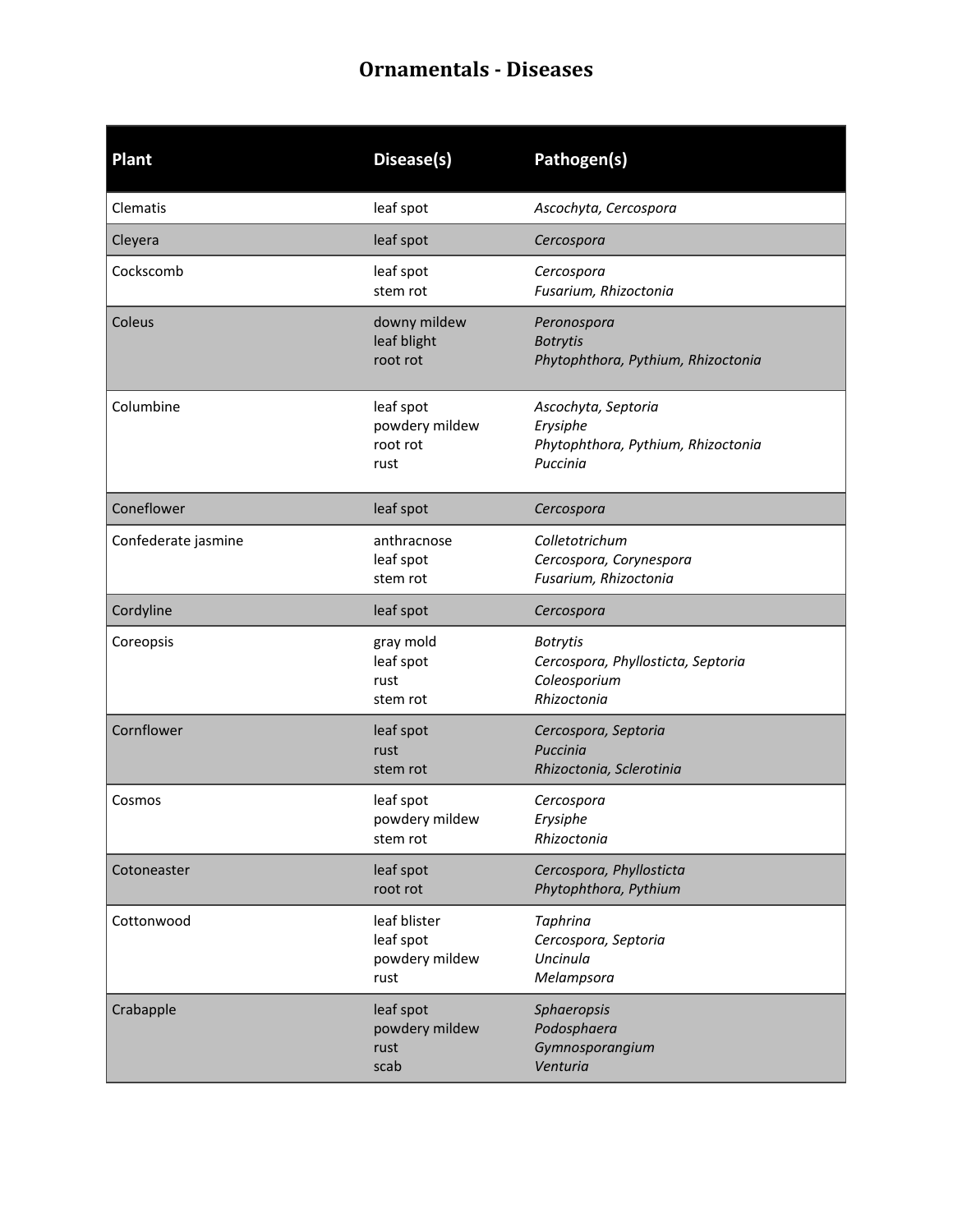| <b>Plant</b> | Disease(s)                                                                 | Pathogen(s)                                                                                                                           |
|--------------|----------------------------------------------------------------------------|---------------------------------------------------------------------------------------------------------------------------------------|
| Crape myrtle | leaf spot<br>powdery mildew<br>root rot                                    | Cercospora, Pestalotia, Phyllosticta<br>Erysiphe, Phyllactinia<br>Phytophthora, Pythium, Rhizoctonia                                  |
| Crassula     | leaf spot<br>powdery mildew<br>root rot                                    | Cercospora, Phomopsis<br>Spaerotheca<br>Phytophthora, Pythium                                                                         |
| Croton       | root rot                                                                   | Phytophthora, Fusarium, Rhizoctonia,<br><b>Thielaviopsis</b>                                                                          |
| Crown vetch  | anthracnose<br>leaf spot                                                   | Colletotrichum<br>Cercospora                                                                                                          |
| Cypress      | canker<br>needle blight<br>twig blight                                     | Seiridium<br>Cercospora<br>Phomopsis                                                                                                  |
| Daffodil     | bulb rot<br>leaf scorch<br>root rot                                        | Fusarium, Penicillium<br>Stagnospora<br>Rhizoctonia                                                                                   |
| Dahlia       | blight<br>leaf spot<br>powdery mildew<br>root rot                          | <b>Botrytis</b><br>Cercospora<br>Erysiphe<br>Phytophthora, Pythium, Rhizoctonia                                                       |
| Daisy        | gray mold<br>leaf spot<br>powdery mildew<br>ray blight<br>rust<br>stem rot | <b>Botrytis</b><br>Cercospora, Phyllosticta, Septoria<br>Erysiphe<br>Mycosphaerella<br>Puccinia<br>Fusaruim, Rhizoctonia, Sclerotinia |
| Daphne       | leaf spot<br>root rot<br>stem rot                                          | Gloeosporium<br>Phytophthora, Pythium<br>Sclerotinia                                                                                  |
| Daylily      | anthracnose<br>blight<br>leaf spot<br>root and stem rot<br>rust            | Colletotrichum<br><b>Botrytis</b><br>Cercospora, Phomopsis<br>Fusarium, Rhizoctonia<br>Puccinia                                       |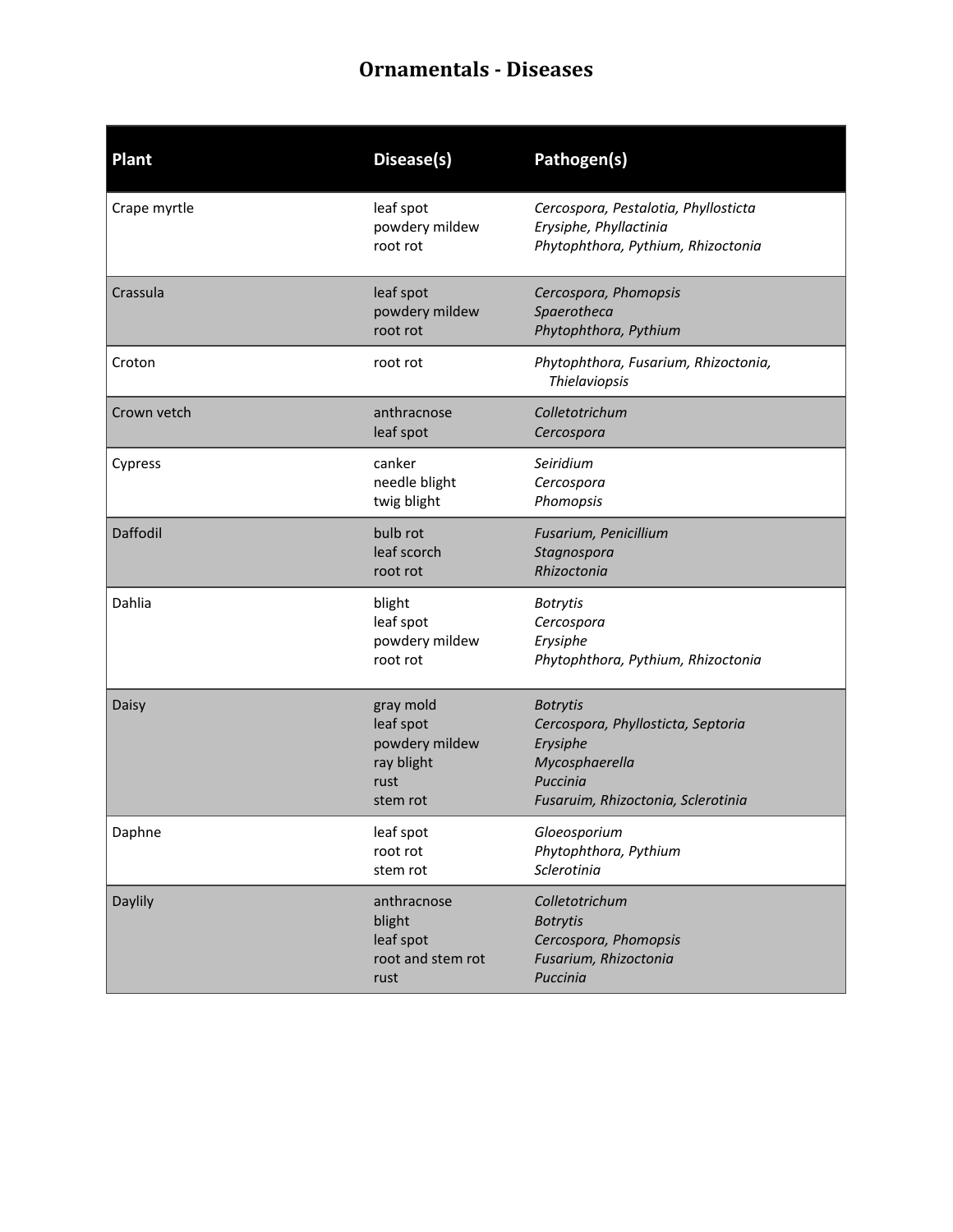| <b>Plant</b>         | Disease(s)                                                               | Pathogen(s)                                                                                                                                      |
|----------------------|--------------------------------------------------------------------------|--------------------------------------------------------------------------------------------------------------------------------------------------|
| Delphinium           | gray mold<br>leaf spot<br>powdery mildew<br>root rot<br>rust<br>stem rot | <b>Botrytis</b><br>Ascochyta, Cercospora, Phyllosticta<br>Erysiphe<br>Phytophthora, Pythium, Rhizoctonia<br>Puccinia<br>Rhizoctonia, Sclerotinia |
| Deutzia              | leaf spot<br>root rot                                                    | Cercospora<br>Rhizoctonia                                                                                                                        |
| <b>Dianthus</b>      | root rot<br>rust                                                         | Phytophthora, Pythium, Rhizoctonia<br><b>Uromyces</b>                                                                                            |
| Dieffenbachia        | bacterial stem rot<br>leaf spot<br>root rot                              | Erwinia<br>Leptosphaeria<br>Phytophthora, Pythium, Rhizoctonia                                                                                   |
| Dogwood              | blight<br>leaf spot<br>powdery mildew<br>root rot                        | Cercospora<br>Septoria<br>Microsphaera, Phyllactinia<br>Phytophthora, Pythium, Rhizoctonia                                                       |
| Dracaena             | leaf spot<br>root rot                                                    | Fusarium<br>Phytophthora, Pythium, Rhizoctonia                                                                                                   |
| Duranta skyflower    | leaf spot                                                                | Cercospora                                                                                                                                       |
| Dusty miller         | root rot                                                                 | Phytophthora, Pythium, Fusarium, Rhizoctonia,<br><b>Thielaviopsis</b>                                                                            |
| Dutch iris           | bulb rot                                                                 | Sclerotium                                                                                                                                       |
| Dwarf bamboo         | leaf spot<br>rust                                                        | Corynespora<br>Puccinia                                                                                                                          |
| <b>Easter lilies</b> | bulb rot<br>root rot                                                     | Fusarium, Penicillium<br>Phytophthora, Pythium, Rhizoctonia                                                                                      |
| Echeveria            | root rot                                                                 | Phytophthora, Pythium                                                                                                                            |
| Elaeagnus            | leaf spot<br>root rot<br>tip blight                                      | Cercospora<br>Phytophthora<br>Gloeosporium                                                                                                       |
| Elm                  | anthracnose<br>leaf spot<br>powdery mildew                               | Gloeosporium<br>Cercospora, Gnomonia<br>Microsphaera, Phyllactinia, Uncinula                                                                     |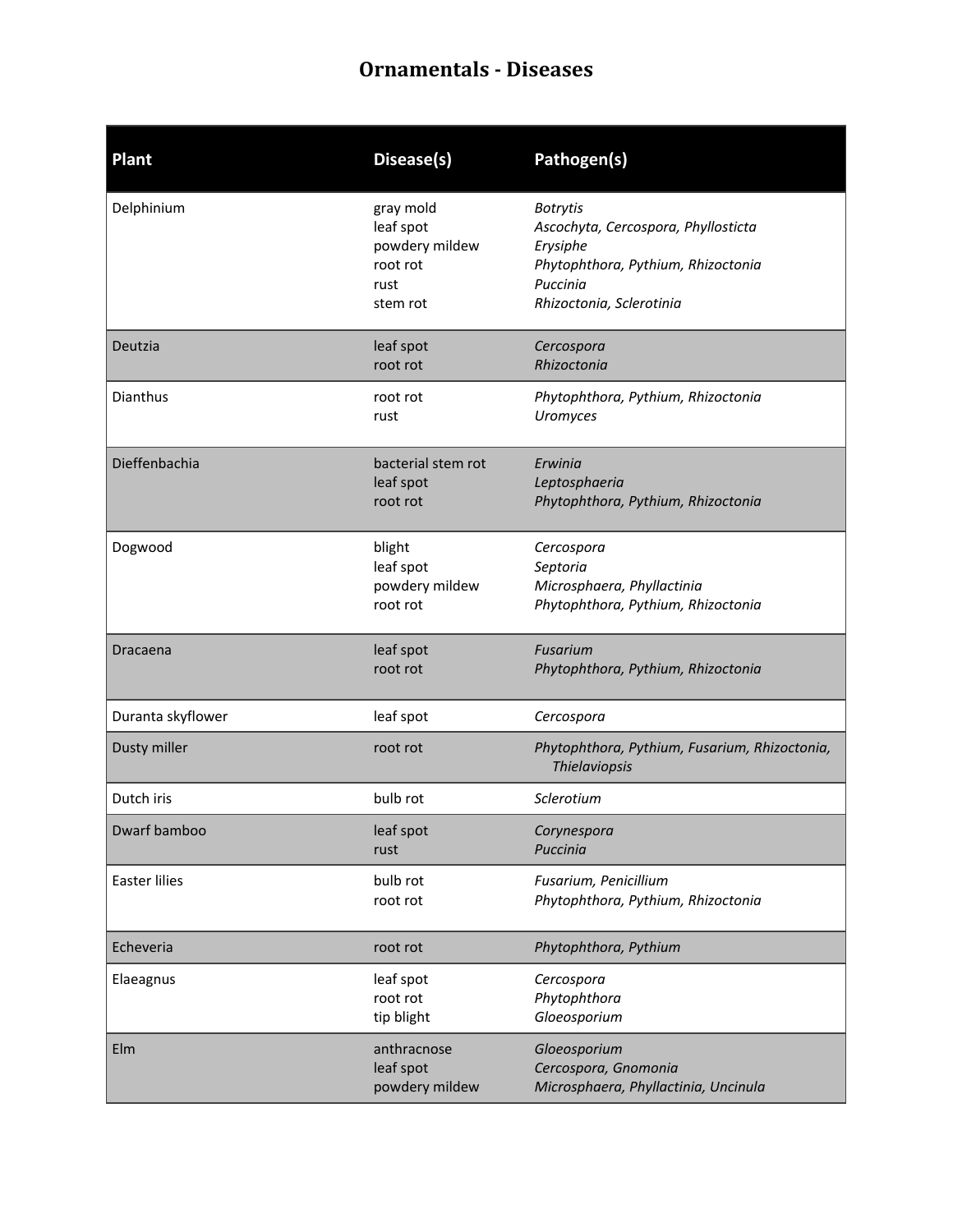| <b>Plant</b>  | Disease(s)                                             | Pathogen(s)                                                                                                           |
|---------------|--------------------------------------------------------|-----------------------------------------------------------------------------------------------------------------------|
| Euonymus      | anthracnose<br>leaf spot<br>powdery mildew<br>root rot | Colletotrichum<br>Cercospora, Phyllosticta, Ramularia, Septoria<br>Microsphaera<br>Phytophthora, Pythium, Rhizoctonia |
| Farkleberry   | leaf spot                                              | Septoria                                                                                                              |
| Fatsia        | anthracnose<br>leaf spot<br>root rot                   | Colletotrichum<br>Alternaria<br>Phytophthora, Pythium<br>Fusarium, Rhizoctonia, Thielaviopsis                         |
| Ferns         | blight<br>gray mold<br>leaf spot<br>root rot           | Rhizoctonia<br><b>Botrytis</b><br>Cercospora<br>Phytophthora, Pythium<br>Fusarium, Rhizoctonia, Thielaviopsis         |
| Festuca       | leaf spot<br>root rot<br>rust                          | Ascochyta, Septoria<br>Rhizoctonia<br>Puccinia                                                                        |
| <b>Ficus</b>  | leaf spot<br>root rot                                  | Cercospora<br>Phytophthora, Pythium, Rhizoctonia                                                                      |
| Firethorn     | scab                                                   | Fusicladium                                                                                                           |
| Fittonia      | root rot                                               | Phytophthora, Pythium, Rhizoctonia                                                                                    |
| Forget-me-not | gray mold<br>powdery mildew<br>rust                    | <b>Botrytis</b><br>Erysiphe<br>Puccinia                                                                               |
| Forsythia     | anthracnose<br>leaf spot                               | Gloeosporium<br>Alternaria                                                                                            |
| Four o'clock  | leaf spot<br>rust<br>stem rot                          | Cercospora<br>Puccinia<br>Rhizoctonia                                                                                 |
| Foxglove      | leaf spot<br>root rot<br>stem rot                      | Colletotrichm, Phyllosticta<br>Phytophthora, Pythium<br>Rhizoctonia                                                   |
| Fringe-tree   | leaf spot<br>powdery mildew                            | Cercospora, Septoria<br>Phyllactinia                                                                                  |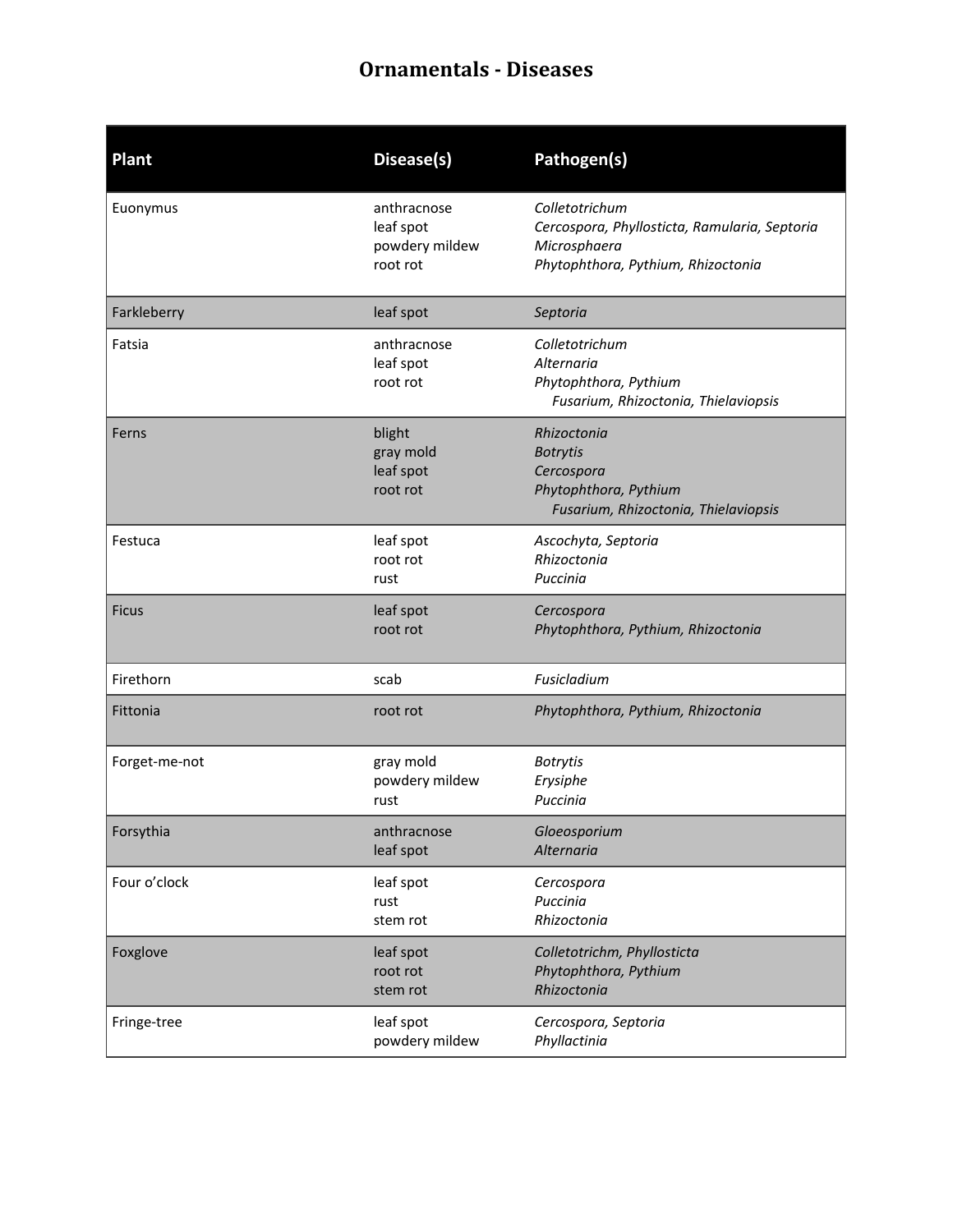| Plant         | Disease(s)                                                                       | Pathogen(s)                                                                                                    |
|---------------|----------------------------------------------------------------------------------|----------------------------------------------------------------------------------------------------------------|
| Fuchsia       | blight<br>dieback<br>leaf spot<br>rust                                           | <b>Botrytis</b><br>Phomopsis<br>Septoria<br>Pucciniastrum                                                      |
| Gaillardia    | leaf spot<br>powdery mildew<br>root rot                                          | Septoria<br>Erysiphe<br>Phytophthora, Pythium, Rhizoctonia                                                     |
| Gardenia      | anthracnose<br>canker<br>leaf spot<br>petal blight<br>powdery mildew<br>root rot | Colletotrichum<br>Phomopsis<br>Cercospora<br><b>Botrytis</b><br>Erysiphe<br>Phytophthora, Pythium, Rhizoctonia |
| Geranium      | blight<br>powdery mildew<br>root rot<br>rust                                     | <b>Botrytis</b><br>Erysiphe<br>Phytophthora, Pythium, Rhizoctonia<br>Puccinia                                  |
| Gerbera       | powdery mildew<br>root rot                                                       | Erysiphe<br>Phytophthora, Pythium<br>Fusarium, Rhizoctonia, Thielaviopsis                                      |
| Ginkgo        | anthracnose                                                                      | Colletotrichum                                                                                                 |
| Gladiolus     | corm rot<br>damping off<br>flower spot<br>leaf spot<br>neck dry rot              | Fusarium, Penicillium<br>Fusarium, Rhizoctonia<br><b>Botrytis</b><br>Curvularia, Stemphylium<br>Sclerotium     |
| Gloxinia      | root rot                                                                         | Phytophthora, Pythium, Rhizoctonia                                                                             |
| Golden rain   | leaf spot                                                                        | Cercospora                                                                                                     |
| Grapeleaf ivy | anthracnose<br>leaf spot<br>powdery mildew                                       | Colletotrichum<br>Cercospora<br>Oidium                                                                         |
| Gynura        | root rot                                                                         | Phytophthora, Pythium, Rhizoctonia                                                                             |
| Gypsophila    | root rot                                                                         | Phytophthora, Pythium                                                                                          |
| Hackberry     | leaf spot<br>powdery mildew                                                      | Phyllosticta<br>Uncinula                                                                                       |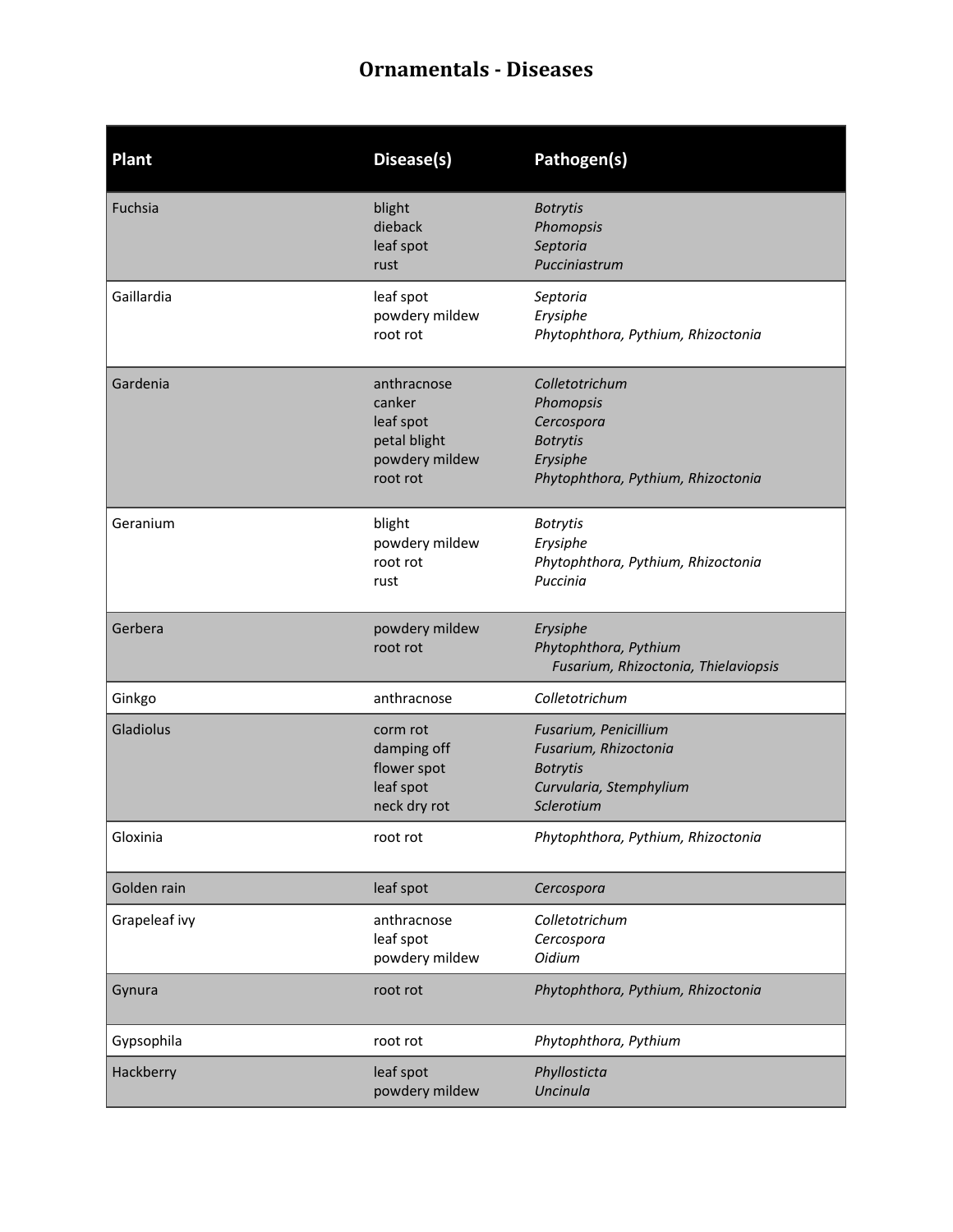| <b>Plant</b>     | Disease(s)                                                                              | Pathogen(s)                                                                                                                                            |
|------------------|-----------------------------------------------------------------------------------------|--------------------------------------------------------------------------------------------------------------------------------------------------------|
| Halesia          | leaf spot                                                                               | Cercospora                                                                                                                                             |
| Hawthorne        | leaf spot<br>powdery mildew<br>rust<br>scab                                             | Fabraea<br>Phyllactinia, Podosphaera<br>Gymnosporangium<br>Venturia                                                                                    |
| Heather          | root rot                                                                                | Phytophthora, Pythium                                                                                                                                  |
| Hen and chickens | leaf spot<br>root rot                                                                   | Cercospora<br>Fusarium, Rhizoctonia                                                                                                                    |
| <b>Hibiscus</b>  | anthracnose<br>gray mold<br>leaf spot<br>powdery mildew<br>root rot<br>rust<br>stem rot | Colletotrichum<br><b>Botrytis</b><br>Cercospora, Phyllosticta<br>Erysiphe, Microsphaera<br>Phytophthora, Pythium<br>Kuehneola<br>Fusarium, Rhizoctonia |
| Hickory          | anthracnose<br>leaf spot<br>powdery mildew                                              | Gnomonia<br>Cercospora, Septoria<br>Microsphaera                                                                                                       |
| Holly            | leaf spot<br>powdery mildew<br>purple spot<br>root rot<br>web blight                    | Gloeosporium, Phyllosticta<br>Microsphaera<br>Cercospora<br>Rhizoctonia<br>Rhizoctonia                                                                 |
| Hollyhock        | anthracnose<br>leaf spot<br>petal blight<br>powdery mildew<br>rust                      | Colletotrichum<br>Asochyta, Cercospora<br><b>Botrytis</b><br>Erysiphe<br>Puccinia                                                                      |
| Honey locust     | leaf spot<br>powdery mildew                                                             | Cercospora<br>Microsphaera                                                                                                                             |
| Honeysuckle      | blight<br>leaf spot<br>powdery mildew<br>root rot                                       | Herpobasidium<br>Corynespora, Phyllosticta<br>Microsphaera<br>Phytophthora, Pythium                                                                    |
| Hornbean         | leaf blister<br>powdery mildew                                                          | Taphrina<br>Microsphaera, Phyllactinia                                                                                                                 |
| Hosta            | crown rot<br>leaf spot<br>stem rot                                                      | <b>Botrytis</b><br>Colletotrichum, Phyllosticta<br>Rhizoctonia                                                                                         |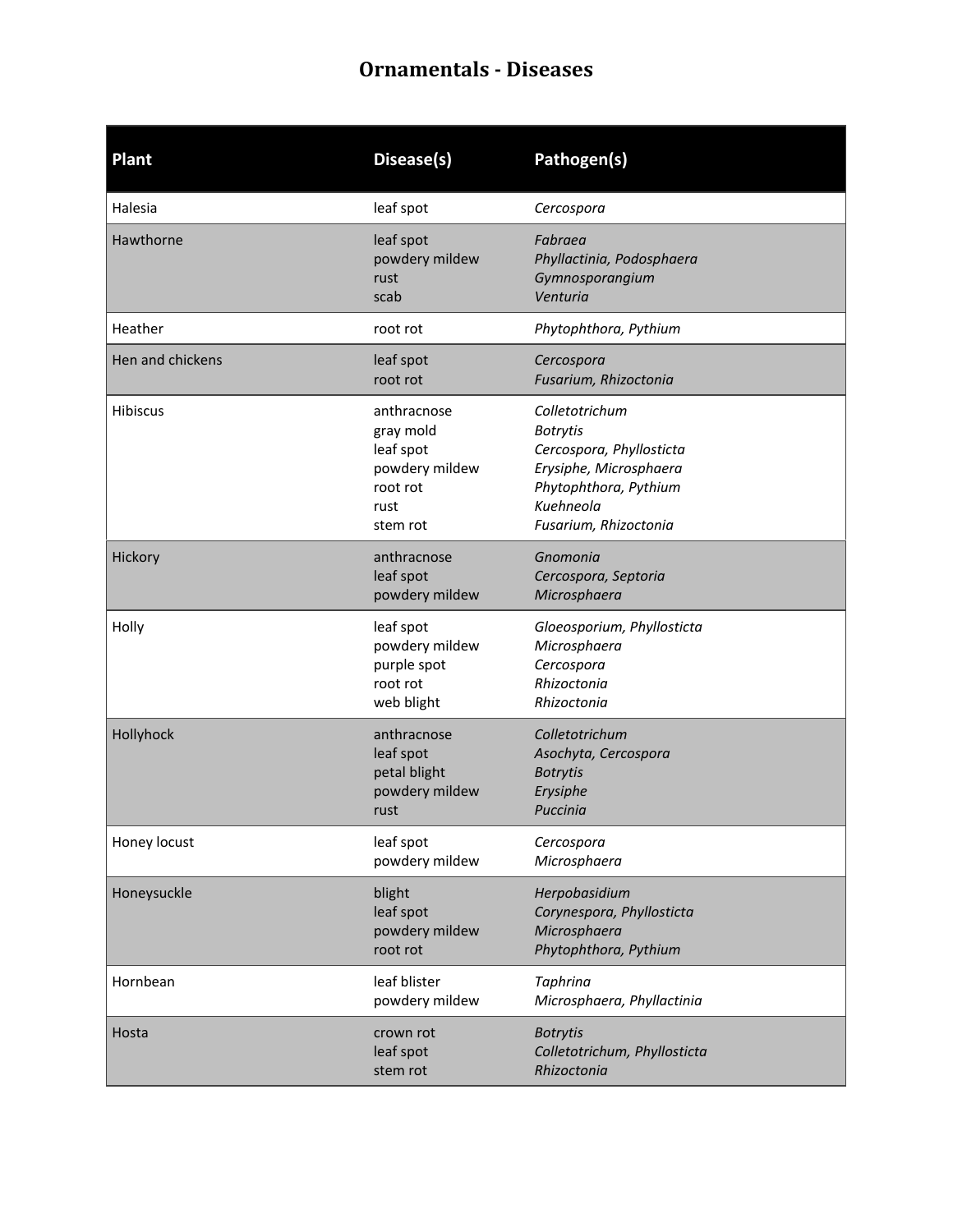| <b>Plant</b>  | Disease(s)                                                       | Pathogen(s)                                                                                                                                                                       |
|---------------|------------------------------------------------------------------|-----------------------------------------------------------------------------------------------------------------------------------------------------------------------------------|
| Hoya          | root rot                                                         | Phytophthora, Pythium, Rhizoctonia                                                                                                                                                |
| Huckleberry   | leaf spot                                                        | Phyllosticta                                                                                                                                                                      |
| Hyacinth      | black rot                                                        | Sclerotinia                                                                                                                                                                       |
| Hydrangea     | blight<br>leaf spot<br>powdery mildew<br>root rot<br>rust        | <b>Botrytis</b><br>Ascochyta, Cercospora, Colletotrichum,<br>Phyllosticta, Septoria<br>Erysiphe<br>Phytophthora, Pythium<br>Fusarium, Rhizoctonia, Thielaviopsis<br>Pucciniastrum |
| <b>Ilex</b>   | root rot<br>root rot                                             | Phytophthora, Pythium<br>Fusarium, Rhizoctonia, Thielaviopsis                                                                                                                     |
| Impatiens     | leaf spot<br>root rot                                            | Cercospora, Septoria<br>Phytophthora, Pythium<br>Fusarium, Rhizoctonia, Thielaviopsis                                                                                             |
| Iris          | blossom blight<br>bulb rot<br>crown rot<br>leaf spot<br>rust     | <b>Botrytis</b><br>Fusarium, Penicillium<br>Pellicularia<br>Didymellina<br>Puccinia                                                                                               |
| Ivy           | bacterial leaf spot<br>blight<br>root rot                        | <b>Xanthomonas</b><br>Colletotrichum<br>Phytophthora, Pythium<br>Fusarium, Rhizoctonia, Thielaviopsis                                                                             |
| Ivy, Algerian | root rot                                                         | Phytophthora, Pythium                                                                                                                                                             |
| Ivy, English  | gray mold<br>leaf spot<br>powdery mildew<br>root rot<br>stem rot | <b>Botrytis</b><br>Cercospora, Colletotrichum<br>Erysiphe<br>Phytophthora, Pythium, Rhizoctonia<br>Fusarium, Rhizoctonia                                                          |
| Japanese plum | anthracnose<br>leaf spot<br>scab                                 | Colletotrichum<br>Septoria<br>Fusicladium                                                                                                                                         |
| Japanese yew  | leaf spot                                                        | Cercospora, Phomopsis                                                                                                                                                             |
| Jasmine       | leaf spot                                                        | Colletotrichum                                                                                                                                                                    |
| Java          | leaf spot                                                        | Cercospora, Septoria                                                                                                                                                              |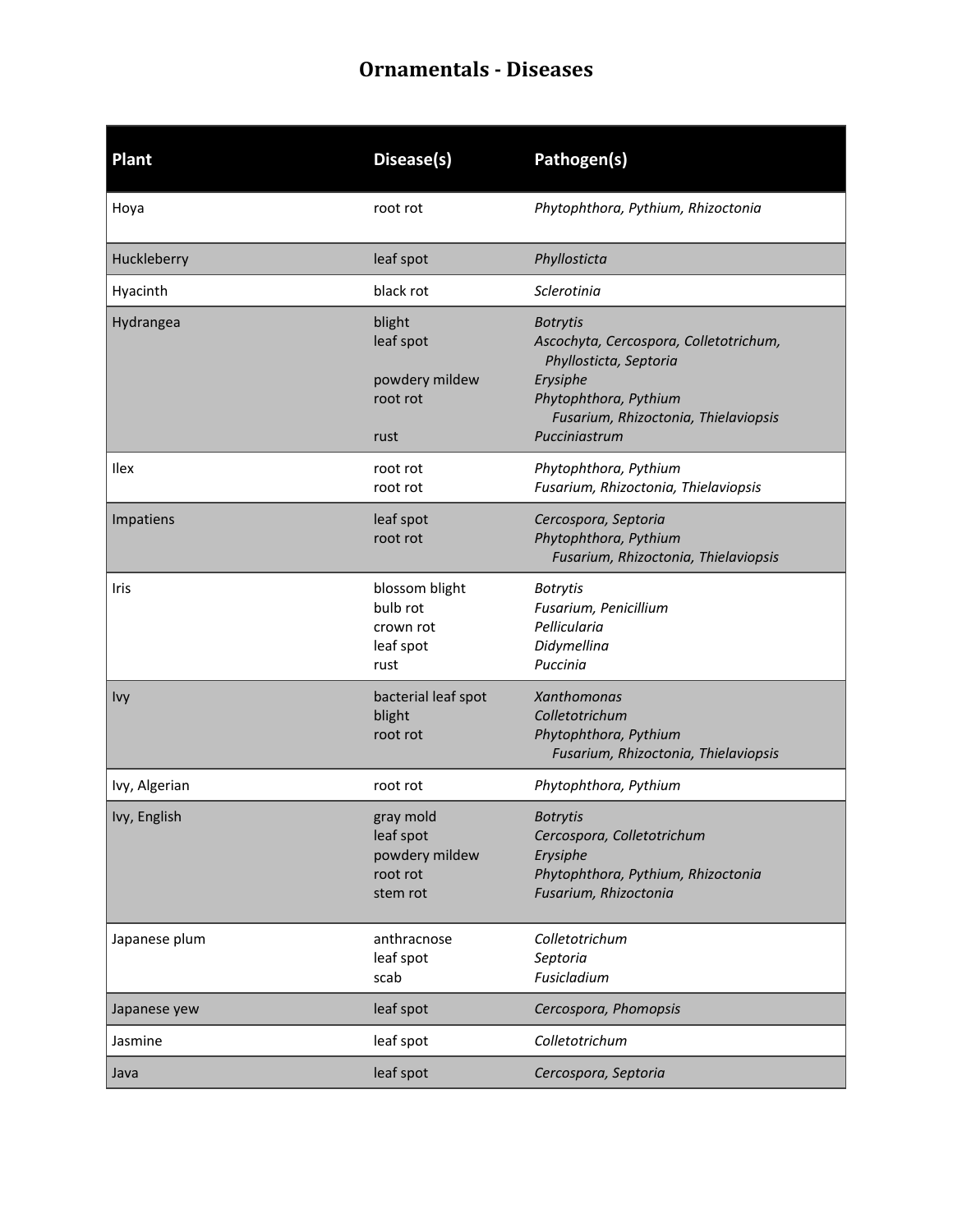| <b>Plant</b>     | Disease(s)                              | Pathogen(s)                                                                                 |
|------------------|-----------------------------------------|---------------------------------------------------------------------------------------------|
| Jerusalem cherry | anthracnose<br>leaf spot<br>stem rot    | Colletotrichum<br>Phyllosticta<br>Rhizoctonia                                               |
| Jerusalem thorn  | dieback<br>leaf spot<br>powdery mildew  | Phomopsis<br>Phyllosticta<br>Erysiphe                                                       |
| Jujube           | leaf spot<br>rust                       | Cercospora<br>Phakopsora                                                                    |
| Juniper          | blight<br>leaf spot<br>root rot<br>rust | Phomopsis<br>Cercospora<br>Phytophthora, Pythium, Rhizoctonia<br>Gymnosporangium            |
| Justica          | anthracnose<br>leaf spot                | Colletotrichum<br>Cercospora, Corynespora                                                   |
| Kalanchoe        | leaf spot<br>powdery mildew<br>root rot | Cercospora<br>Sphaerotheca<br>Phytophthora, Pythium, Rhizoctonia                            |
| Lantana          | leaf spot<br>root rot<br>rust           | Colletotrichum<br>Rhizoctonia<br>Puccinia                                                   |
| Larkspur         | root rot<br>stem rot                    | Phytophthora, Pythium<br>Rhizoctonia                                                        |
| Leatherleaf fern | blight<br>leaf spot                     | Ascochyta, Rhizoctonia<br>Cercospora, Cylindrocladium                                       |
| Leopard plant    | root rot                                | Rhizoctonia                                                                                 |
| Leucothoe        | leaf spot<br>root rot                   | Cercospora<br>Phytophthora, Pythium<br>Fusarium, Rhizoctonia, Thielaviopsis                 |
| Liatris          | leaf spot<br>rust                       | Phyllosticta, Septoria<br>Coleosporium, Puccinia                                            |
| Ligularia        | stem rot                                | Rhizoctonia                                                                                 |
| Ligustrum        | leaf spot<br>powdery mildew<br>root rot | Cercospora<br>Microsphaera<br>Phytophthora, Pythium<br>Fusarium, Rhizoctonia, Thielaviopsis |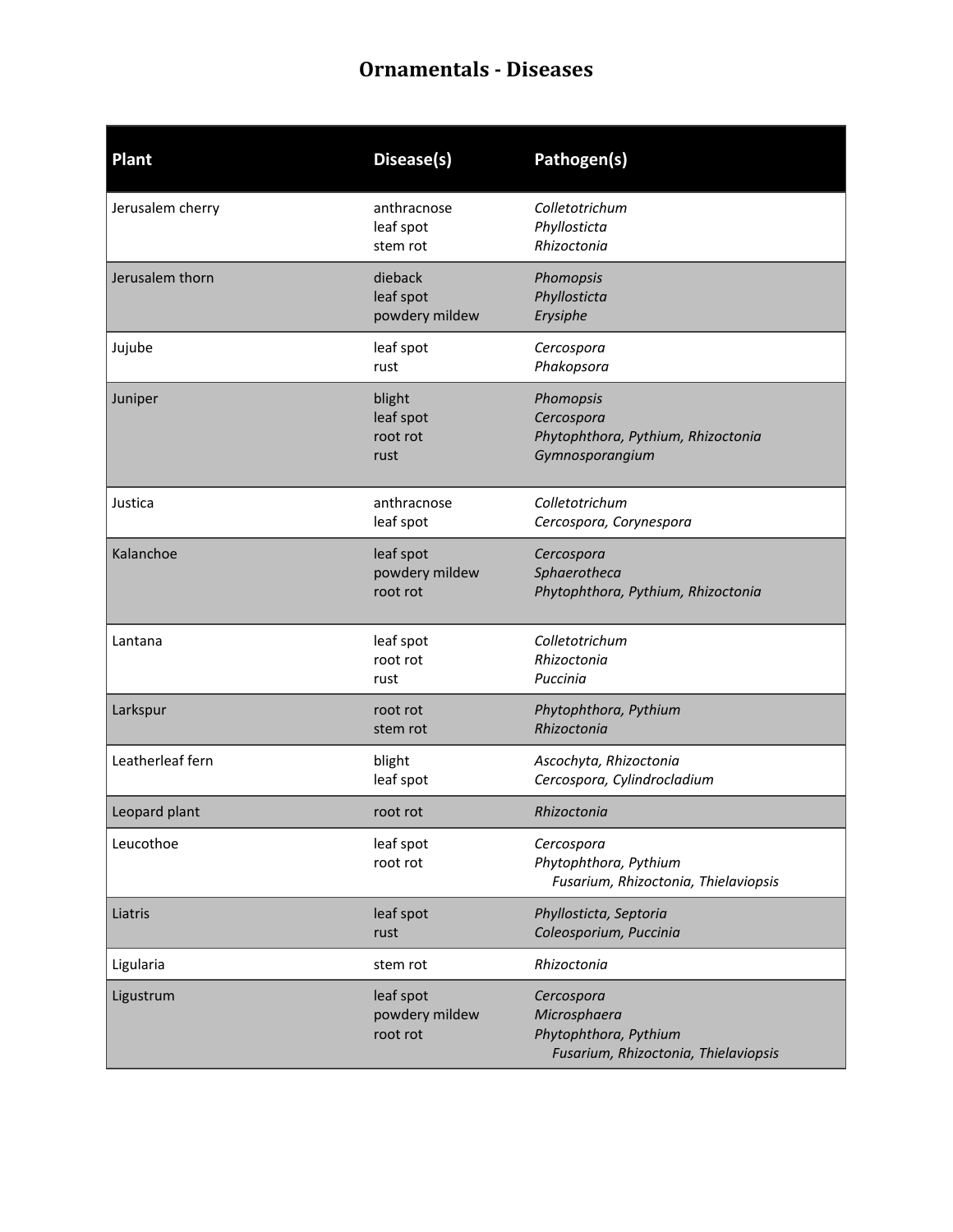the control of the control of the

| <b>Plant</b>  | Disease(s)                                                   | Pathogen(s)                                                                                                                   |
|---------------|--------------------------------------------------------------|-------------------------------------------------------------------------------------------------------------------------------|
| Lily          | blight<br>gray mold<br>root rot                              | Phytophthora<br><b>Botrytis</b><br>Rhizoctonia                                                                                |
| Linden        | anthracnose<br>leaf spot                                     | Gloeosporium<br>Cercospora                                                                                                    |
| Liriope       | anthracnose<br>leaf spot<br>root rot                         | Colletotrichum<br>Cercospora<br>Fusarium, Rhizoctonia                                                                         |
| Lobelia       | leaf spot<br>root rot                                        | Cercospora, Septoria<br>Phytophthora, Pythium<br>Fusarium, Rhizoctonia, Thielaviopsis                                         |
| Locust, black | anthracnose<br>leaf spot<br>powdery mildew                   | Colletotrichum<br>Cercospora<br>Microsphaera                                                                                  |
| Loquat        | fire blight                                                  | Erwinia                                                                                                                       |
| Lupine        | gray mold<br>leaf spot<br>powdery mildew<br>rust<br>stem rot | <b>Botrytis</b><br>Cercospora, Ramularia<br>Erysiphe<br><b>Uromyces</b><br>Fusarium, Rhizoctonia                              |
| Magnolia      | algal leaf spot<br>leaf spot<br>spot anthracnose<br>root rot | Cephaleuros<br>Cercospora, Colletotrichum, Gloesporium,<br>Septoria<br>Elsinoe<br>Phytophthora, Pythium                       |
| Mahonia       | leaf spot                                                    | Cercospora, Phyllosticta                                                                                                      |
| Maple         | anthracnose<br>leaf spot<br>powdery mildew<br>root rot       | Gloeosporium<br>Alternaria, Phyllosticta<br>Uncinula<br>Phytophthora, Pythium                                                 |
| Maranta       | root rot                                                     | Phytophthora, Pythium                                                                                                         |
| Marigold      | head blight<br>leaf spot<br>root rot<br>rust<br>stem rot     | <b>Botrytis</b><br>Ascochyta, Cercospora, Septoria<br>Phytophthora, Pythium, Rhizoctonia<br>Puccinia<br>Fusarium, Rhizoctonia |
| Mimosa        | leaf spot                                                    | Cercospora                                                                                                                    |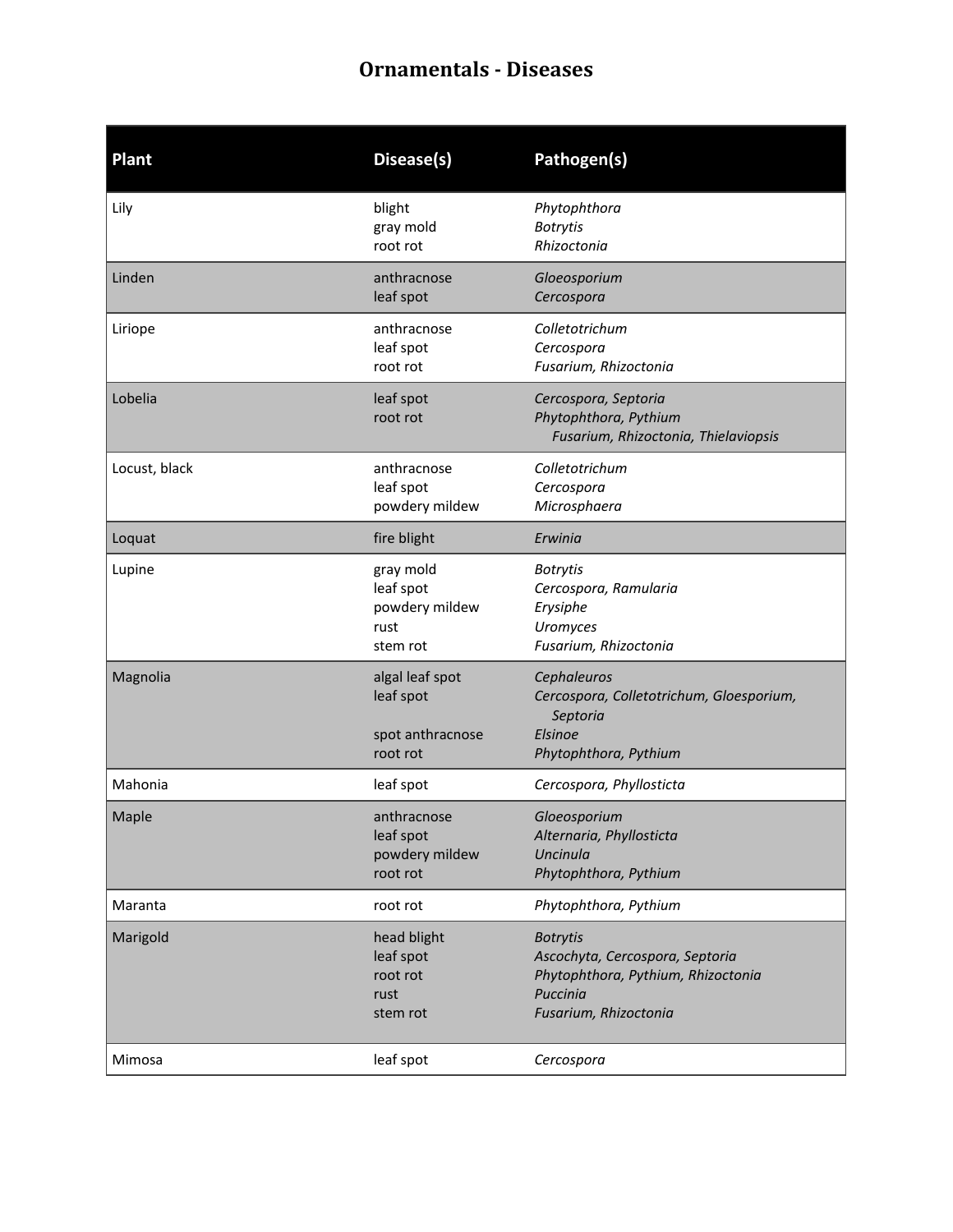| <b>Plant</b>        | Disease(s)                                                                             | Pathogen(s)                                                                                                                                                |
|---------------------|----------------------------------------------------------------------------------------|------------------------------------------------------------------------------------------------------------------------------------------------------------|
| Mock orange         | blight<br>leaf spot<br>powdery mildew<br>rust                                          | <b>Botrytis</b><br>Cercospora<br>Phyllactinia<br>Gymnosporangium                                                                                           |
| Monkey grass        | anthracnose<br>root rot                                                                | Colletotrichum<br>Rhizoctonia                                                                                                                              |
| Morning glory       | leaf spot<br>rust                                                                      | Cercospora<br>Coleosporium, Puccinia                                                                                                                       |
| Mulberry            | leaf spot<br>powdery mildew<br>rust                                                    | Cercospora<br>Uncinula<br>Cerotelium                                                                                                                       |
| Mulberry, French    | leaf spot                                                                              | Cercospora                                                                                                                                                 |
| Nandina             | anthracnose<br>leaf spot                                                               | Glomerella<br>Cercospora                                                                                                                                   |
| <b>Narcissus</b>    | blight<br>root rot                                                                     | <b>Botrytis</b><br>Rhizoctonia                                                                                                                             |
| Nasturium           | gray mold<br>leaf spot<br>root rot                                                     | <b>Botrytis</b><br>Cercospora<br>Phytophthora, Pythium<br>Fusarium, Rhizoctonia, Thielaviopsis                                                             |
| Natal plum          | anthracnose<br>blight<br>leaf spot<br>powdery mildew                                   | Colletotrichum<br>Rhizoctonia<br>Phyllosticta<br><b>Oidium</b>                                                                                             |
| Nephrolepis         | root rot                                                                               | Phytophthora, Pythium                                                                                                                                      |
| Nephthytis          | leaf spot<br>root rot                                                                  | Cephalosporium<br>Phytophthora, Pythium                                                                                                                    |
| Norfolk island pine | root rot                                                                               | Phytophthora, Pythium                                                                                                                                      |
| Oak                 | anthracnose<br>leaf blister<br>leaf spot<br>powdery mildew<br>rust<br>spot anthracnose | Gloeosporium<br><b>Taphrina</b><br>Actinopelte, Cercospora, Septoria<br>Erysiphe, Microspaera, Phyllactinia,<br>Sphaerotheca<br>Cronartium<br>Gloeosporium |
| Oleander            | anthracnose<br>leaf spot<br>spot anthracnose                                           | Gloeosporium<br>Cercospora, Septoria<br>Sphaceloma                                                                                                         |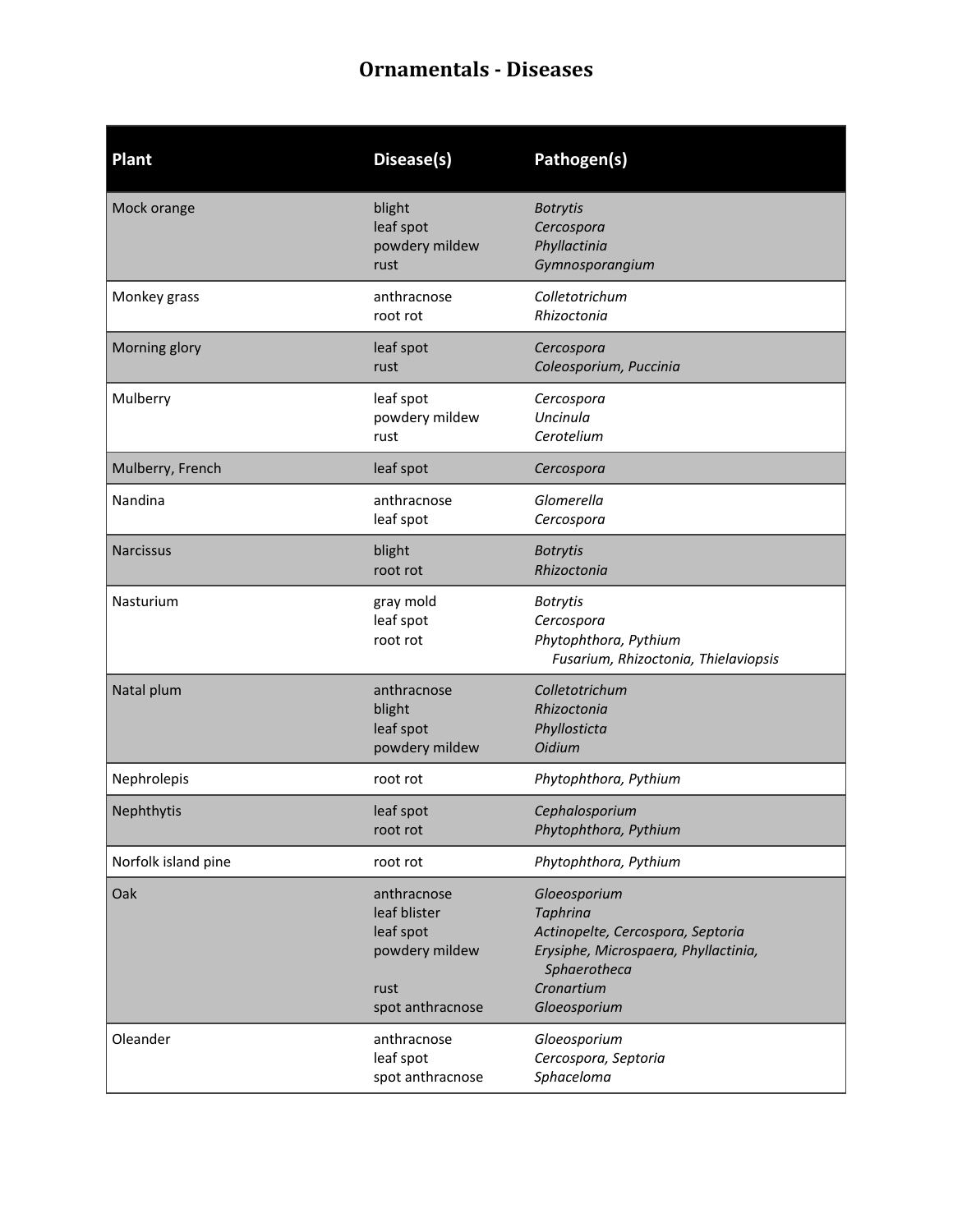| <b>Plant</b>     | Disease(s)                                                                                           | Pathogen(s)                                                                                                                                                                                                    |
|------------------|------------------------------------------------------------------------------------------------------|----------------------------------------------------------------------------------------------------------------------------------------------------------------------------------------------------------------|
| Orchid           | blossom blight<br>root rot                                                                           | <b>Botrytis</b><br>Phytophthora, Pythium                                                                                                                                                                       |
| Oregon grape     | leaf spot<br>rust                                                                                    | Cercospora<br>Puccinia                                                                                                                                                                                         |
| Osage orange     | gray mold<br>leaf spot<br>rust                                                                       | <b>Botrytis</b><br>Cercospora, Ovularia<br>Cerotelium                                                                                                                                                          |
| Osmanthus        | leaf spot                                                                                            | Phyllosticta, Septoria                                                                                                                                                                                         |
| Oyster plant     | leaf spot                                                                                            | Cercospora, Colletotrichum, Curvularia                                                                                                                                                                         |
| Oxalis           | rust                                                                                                 | Puccinia                                                                                                                                                                                                       |
| Pachysandra      | blight<br>leaf spot<br>stem rot                                                                      | Volutella<br>Phyllosticta<br>Rhizoctonia                                                                                                                                                                       |
| Palm, parlor     | leaf spot                                                                                            | Helminthosporium                                                                                                                                                                                               |
| Palm, sabal      | leaf spot<br>root rot                                                                                | Ascochyta, Phyllosticta<br>Rhizoctonia                                                                                                                                                                         |
| Palm, Washington | leaf spot                                                                                            | Cercospora, Colletotrichum                                                                                                                                                                                     |
| Pansy            | anthracnose<br>blight<br>downy mildew<br>leaf spot<br>powdery mildew<br>root rot<br>rust<br>stem rot | Colletotrichum<br><b>Botrytis</b><br>Peronospora<br>Alternaria, Cercospora, Phyllosticta, Septoria<br>Sphaerotheca<br>Phytophthora, Pythium<br>Fusarium, Rhizoctonia, Thielaviopsis<br>Puccinia<br>Rhizoctonia |
| Partridge berry  | stem rot                                                                                             | Rhizoctonia                                                                                                                                                                                                    |
| Paulownia        | leaf spot<br>powdery mildew                                                                          | Phyllosticta<br>Phyllactinia, Uncinula                                                                                                                                                                         |
| Pawpaw           | leaf spot                                                                                            | Phyllosticta, Septoria                                                                                                                                                                                         |
| Pearl bush       | fire blight                                                                                          | Erwinia                                                                                                                                                                                                        |
| Pear, flowering  | fire blight<br>powdery mildew                                                                        | Erwinia<br>Podosphaera                                                                                                                                                                                         |
| Pentas           | leaf spot<br>powdery mildew<br>stem rot                                                              | Cercospora, Corynespora, Phyllosticta<br><b>Oidium</b><br>Fusarium, Rhizoctonia                                                                                                                                |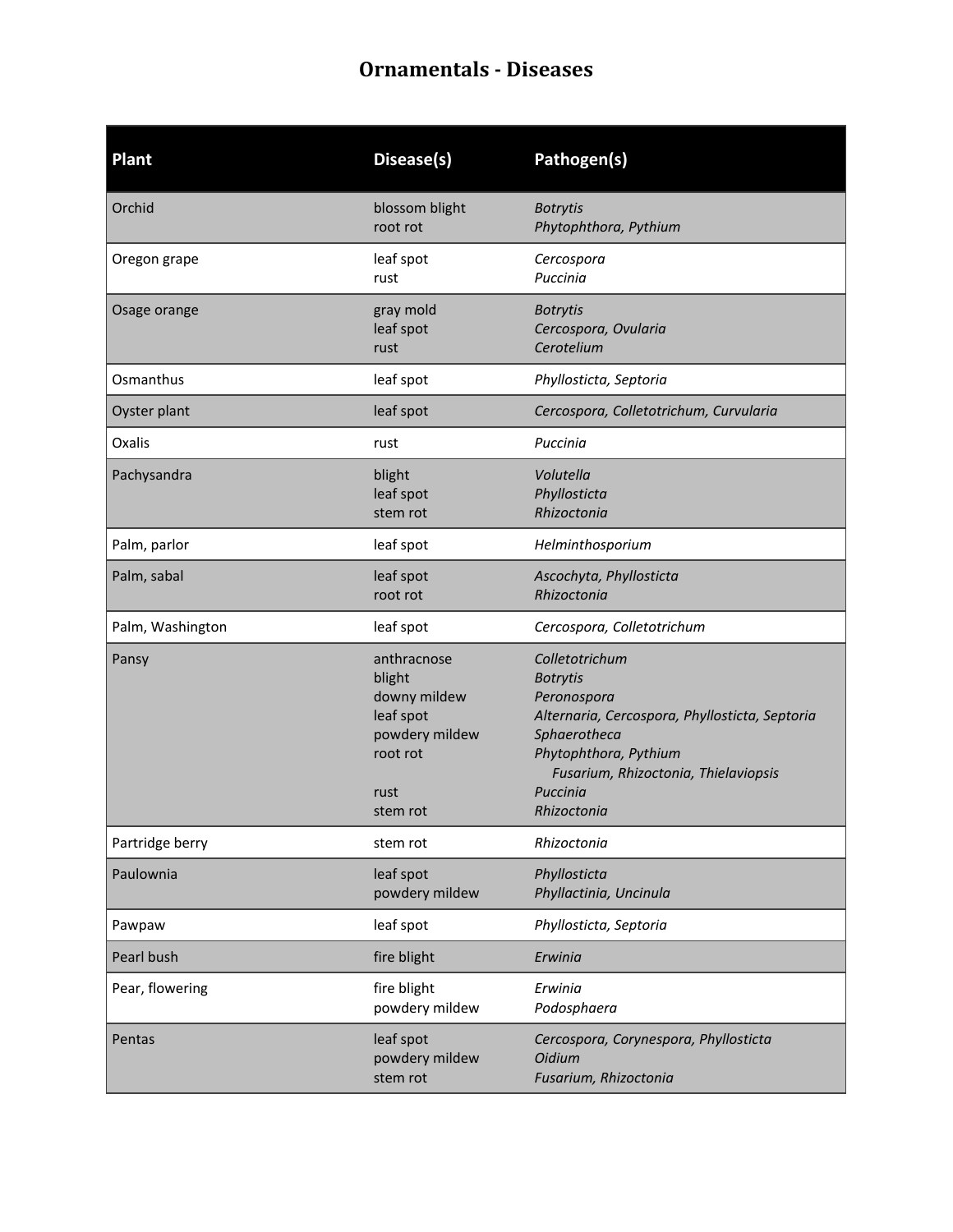| <b>Plant</b>     | Disease(s)                                                                       | Pathogen(s)                                                                                                             |
|------------------|----------------------------------------------------------------------------------|-------------------------------------------------------------------------------------------------------------------------|
| Peony            | aerial blight<br>blight<br>leaf spot                                             | Phytophthora<br><b>Botrytis</b><br>Alternaria                                                                           |
| Peperomia        | leaf spot<br>root rot                                                            | Cercospora<br>Phytophthora, Pythium, Rhizoctonia                                                                        |
| Periwinkle       | gray mold<br>leaf spot                                                           | <b>Botrytis</b><br>Colletotrichum, Phyllosticta                                                                         |
| Persimmon        | anthracnose<br>powdery mildew                                                    | Gloeosporium<br>Podosphaera                                                                                             |
| Petunia          | aerial blight<br>gray mold<br>leaf spot<br>powdery mildew<br>root rot            | Phytophthora<br><b>Botrytis</b><br>Ascochyta, Cercospora<br>Oidium<br>Phytophthora, Pythium, Rhizoctonia                |
| Philodendron     | aerial blight<br>bacterial leaf spot<br>leaf spot<br>root rot                    | Phytophthora<br>Erwinia<br>Dactylaria<br>Phytophthora, Pythium, Rhizoctonia                                             |
| Phlox            | anthracnose<br>powdery mildew<br>root rot<br>rust<br>southern blight<br>stem rot | Colletotrichum<br>Erysiphe<br>Phytophthora, Pythium<br>Puccinia<br>Sclerotium<br>Rhizoctonia                            |
| Phlox, perennial | gray mold<br>leaf spot<br>powdery mildew<br>rust<br>stem rot                     | <b>Botrytis</b><br>Cercospora, Septoria<br>Erysiphe<br>Puccinia, Uromyces<br>Rhizoctonia, Sclerotinia                   |
| Photinia         | leaf spot<br>powdery mildew<br>root rot<br>rust                                  | Cercospora, Entomosporium<br>Oidium<br>Phytophthora, Pythium<br>Fusarium, Rhizoctonia, Thielaviopsis<br>Gymnosporangium |
| Pieris           | dieback<br>leaf spot<br>root rot                                                 | Phytophthora<br>Phyllosticta<br>Phytophthora, Pythium                                                                   |
| Pilea            | root rot                                                                         | Phytophthora, Pythium                                                                                                   |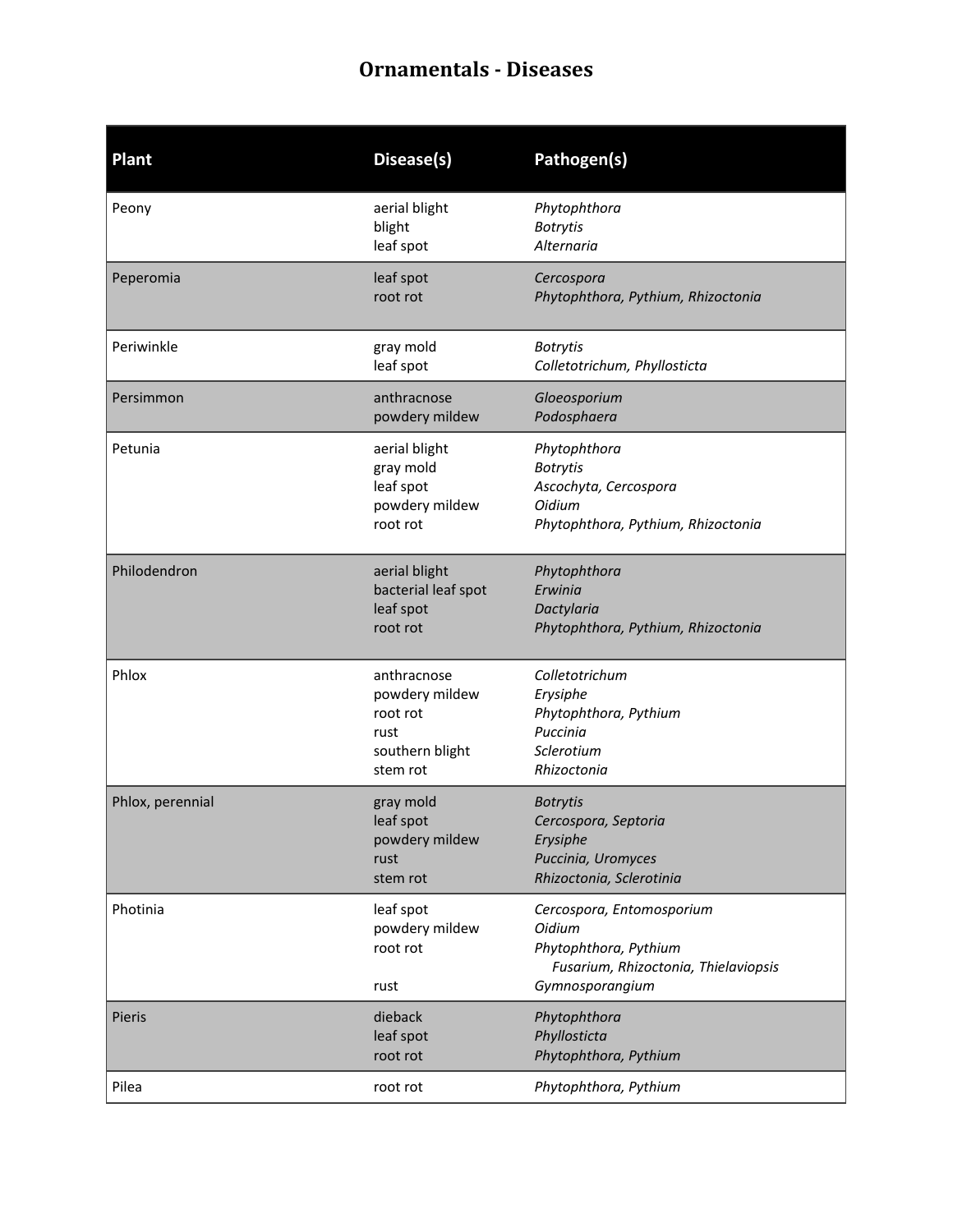| <b>Plant</b>    | Disease(s)                                                                      | Pathogen(s)                                                                                                                        |
|-----------------|---------------------------------------------------------------------------------|------------------------------------------------------------------------------------------------------------------------------------|
| Pink            | gray mold<br>leaf spot<br>root rot<br>stem rot                                  | <b>Botrytis</b><br>Septoria<br>Phytophthora, Pythium<br>Rhizoctonia                                                                |
| Pine            | blight<br>brown spot<br>canker<br>needle cast<br>root rot<br>rust<br>tip blight | Lophodermella<br>Scirrhia<br>Scleroderris<br>Lophodermium<br>Phytophthora, Pythium, Rhizoctonia<br>Cronartium<br><b>Sirococcus</b> |
| Pineapple guava | leaf spot                                                                       | Cercospora                                                                                                                         |
| Pittosporum     | leaf spot<br>root rot                                                           | Cercospora, Phyllosticta<br>Phytophthora, Pythium, Rhizoctonia                                                                     |
| Plane-tree      | powdery mildew                                                                  | Microsphaera                                                                                                                       |
| Plumbago        | leaf spot<br>powdery mildew                                                     | Cercospora<br><b>Oidium</b>                                                                                                        |
| Podocarpus      | root rot                                                                        | Phytophthora, Pythium                                                                                                              |
| Poinsettia      | blight                                                                          | Amphobotrys, Botrytis                                                                                                              |
|                 | root rot<br>scab                                                                | Phytophthora, Pythium, Rhizoctonia<br>Sphaceloma                                                                                   |
| Pomegranate     | anthracnose<br>spot anthracnose                                                 | Colletotrichum<br>Sphaceloma                                                                                                       |
| Poplar          | leaf spot<br>powdery mildew<br>rust                                             | Marssonina<br>Uncinula<br>Melampsora                                                                                               |
| Poppy           | gray mold<br>leaf spot<br>stem rot                                              | <b>Botrytis</b><br>Cercospora<br>Rhizoctonia                                                                                       |
| Portulaca       | root rot<br>stem rot                                                            | Phytophthora, Pythium<br>Rhizoctonia                                                                                               |
| Potentilla      | rust                                                                            | Phragmidium                                                                                                                        |
| Pothos          | leaf spot<br>root rot                                                           | Alternaria, Fusarium, Helminthosporium<br>Phytophthora, Pythium, Rhizoctonia                                                       |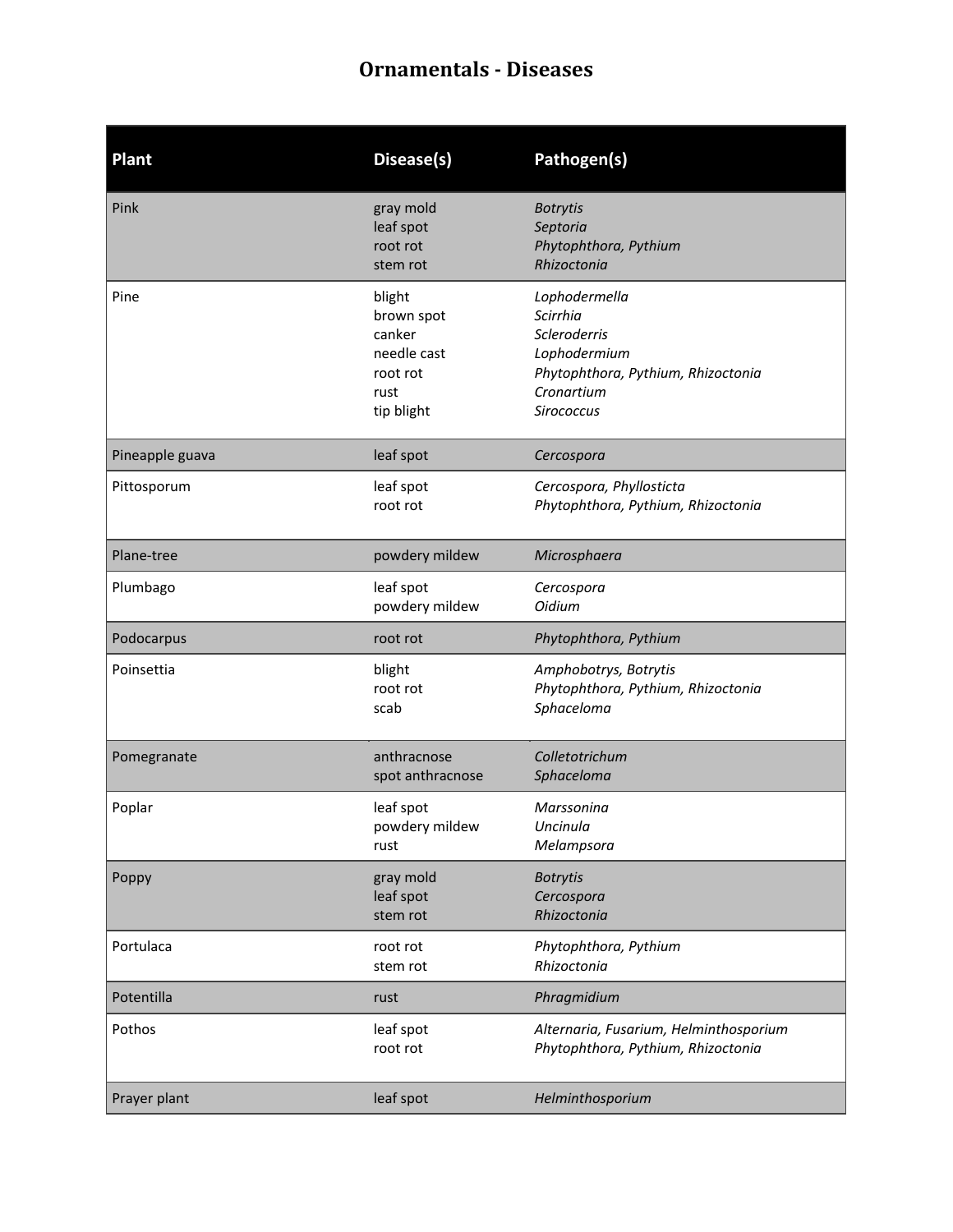| <b>Plant</b>    | Disease(s)                                                                                                         | Pathogen(s)                                                                                                                                    |
|-----------------|--------------------------------------------------------------------------------------------------------------------|------------------------------------------------------------------------------------------------------------------------------------------------|
| Primrose        | blight<br>root rot                                                                                                 | <b>Botrytis</b><br>Phytophthora, Pythium                                                                                                       |
| Privet          | leaf spot<br>powdery mildew                                                                                        | Cercospora<br>Microsphaera                                                                                                                     |
| Pyracantha      | fire blight<br>leaf spot<br>powdery mildew<br>scab                                                                 | Erwinia<br>Fabraea<br>Podosphaera<br>Venturia                                                                                                  |
| Quince          | leaf spot<br>rust                                                                                                  | Fabraea<br>Gymnosporangium                                                                                                                     |
| Redbud          | leaf spot                                                                                                          | Cercospora                                                                                                                                     |
| Rose            | black spot<br>blossom blight<br>leaf spot<br>powdery mildew<br>root rot<br>rust<br>spot anthracnose<br>storage rot | Diplocarpon<br><b>Botrytis</b><br>Alternaria, Cercospora<br>Sphaerotheca<br>Phytophthora, Pythium<br>Phragmidium<br>Elsinoe<br><b>Botrytis</b> |
| Rose of Sharon  | leaf spot                                                                                                          | Cercospora, Cristulariella, Phyllosticta                                                                                                       |
| Rudbeckia       | leaf spot<br>powdery mildew<br>rust                                                                                | Cercospora, Septoria<br>Erysiphe<br><b>Uromyces</b>                                                                                            |
| Russian olive   | leaf spot<br>rust                                                                                                  | Cercospora<br>Puccinia                                                                                                                         |
| Sage, Texas     | powdery mildew                                                                                                     | <b>Oidium</b>                                                                                                                                  |
| St. John's-wort | rust                                                                                                               | <b>Uromyces</b>                                                                                                                                |
| Salvia          | blight<br>downy mildew<br>leaf spot<br>root rot<br>rust<br>stem and root rot                                       | <b>Botrytis</b><br>Peronospora<br>Cercospora<br>Phytophthora, Pythium<br>Puccinia<br>Rhizoctonia                                               |
| Sansevieria     | root rot                                                                                                           | Phytophthora, Pythium                                                                                                                          |
| Santolina       | blight                                                                                                             | Rhizoctonia                                                                                                                                    |
| Sassafras       | leaf spot<br>powdery mildew                                                                                        | Phyllosticta, Septoria<br>Phyllactinia                                                                                                         |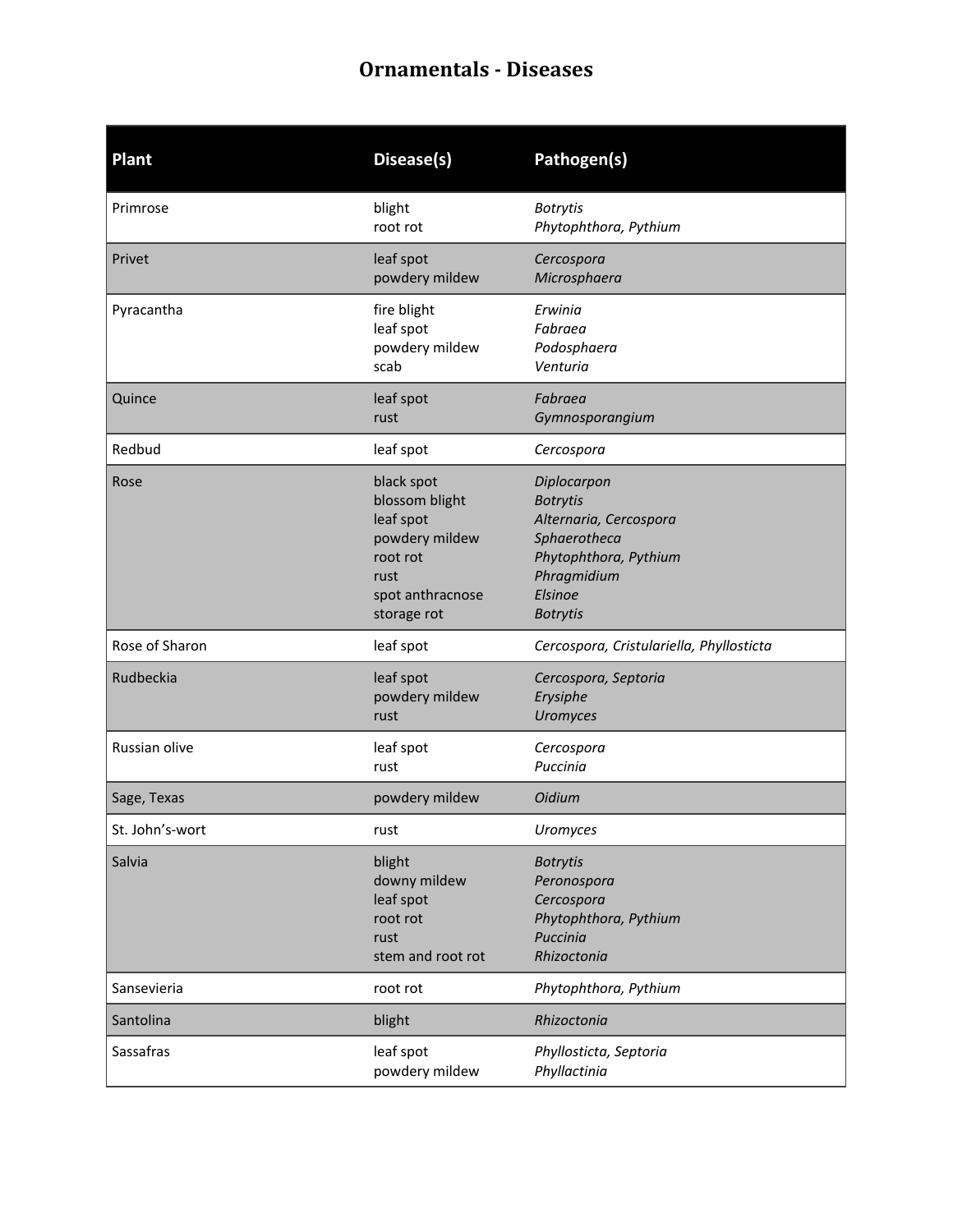| <b>Plant</b>        | Disease(s)                                                                            | Pathogen(s)                                                                                                                                                                       |
|---------------------|---------------------------------------------------------------------------------------|-----------------------------------------------------------------------------------------------------------------------------------------------------------------------------------|
| Scabiosa            | leaf spot<br>powdery mildew<br>rust                                                   | Cercospora, Ramularia, Septoria<br>Erysiphe<br>Puccinia                                                                                                                           |
| Schefflera          | anthracnose<br>blight<br>leaf spot<br>root rot<br>twig blight                         | Colletotrichum<br>Alternaria<br>Cercospora<br>Phytophthora, Pythium, Rhizoctonia<br>Pestalotia, Phomopsis                                                                         |
| Sedum               | anthracnose<br>leaf spot<br>powdery mildew<br>root rot<br>stem rot                    | Colletotrichum<br>Cercospora, Corynespora, Phyllosticta, Septoria<br>Erysiphe<br>Phytophthora, Pythium<br>Fusarium, Rhizoctonia                                                   |
| Seedlings (general) | damping off                                                                           | Pythium, Rhizoctonia                                                                                                                                                              |
| Sempervivum         | root rot                                                                              | Phytophthora, Pythium                                                                                                                                                             |
| Shasta daisy        | root rot                                                                              | Phytophthora, Pythium                                                                                                                                                             |
| Sinningia           | root rot                                                                              | Phytophthora, Pythium                                                                                                                                                             |
| Snapdragon          | blight<br>downy mildew<br>leaf spot<br>powdery mildew<br>root rot<br>rust<br>stem rot | <b>Botrytis</b><br>Peronospora<br>Cerospora, Colletotrichum, Phyllosticta<br>Erysiphe<br>Phytophthora, Pythium<br>Fusarium, Rhizoctonia, Thielaviopsis<br>Puccinia<br>Rhizoctonia |
| Sourwood            | leaf spot                                                                             | Cercospora, Phyllosticta                                                                                                                                                          |
| Spathiphyllum       | leaf spot<br>root rot<br>stem blight                                                  | Alternaria, Colletotrichum<br>Phytophthora, Pythium, Rhizoctonia<br>Rhizoctonia                                                                                                   |
| Spider plant        | downy mildew<br>leaf spot                                                             | Peronospora<br>Cercospora                                                                                                                                                         |
| Spiraea             | leaf spot<br>powdery mildew                                                           | Cercospora<br>Podosphaera                                                                                                                                                         |
| Star magnolia       | leaf spot                                                                             | Cercospora, Colletotrichum, Phyllosticta                                                                                                                                          |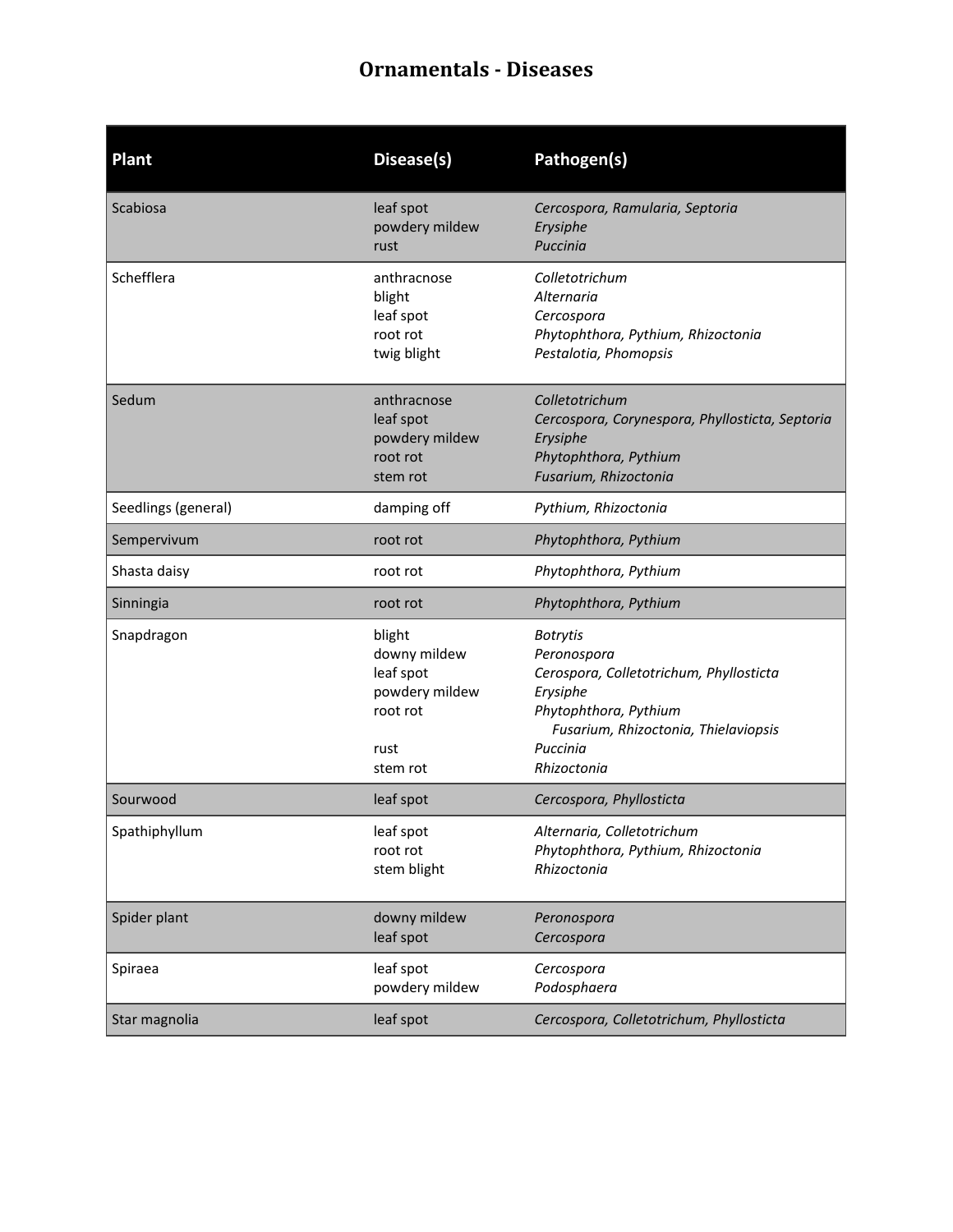| <b>Plant</b>         | Disease(s)                                                                   | Pathogen(s)                                                                                                                                                              |
|----------------------|------------------------------------------------------------------------------|--------------------------------------------------------------------------------------------------------------------------------------------------------------------------|
| Statice              | anthracnose<br>leaf blight<br>leaf spot<br>root rot                          | Colletotrichum<br>Alternaria, Botrytis, Cercospora<br>Alternaria, Botrytis, Fusarium,<br>Helminthosporium, Phytophthora, Pythium<br>Fusarium, Rhizoctonia, Thielaviopsis |
| Stock                | gray mold<br>leaf spot<br>white rust                                         | <b>Botrytis</b><br>Alternaria<br>Albugo                                                                                                                                  |
| Stokesia             | head blight<br>leaf spot                                                     | <b>Botrytis</b><br>Ascochyta, Cercospora, Phyllosticta                                                                                                                   |
| Strawberry geranium  | leaf spot                                                                    | Cercospora                                                                                                                                                               |
| Strawflower          | downy mildew                                                                 | <b>Bremia</b>                                                                                                                                                            |
| Stromanthe           | root rot                                                                     | Phytophthora, Pythium                                                                                                                                                    |
| Sumac                | leaf blister<br>leaf spot<br>rust                                            | Taphrina<br>Cercospora, Septoria<br>Pileolaria                                                                                                                           |
| Sunflower            | downy mildew<br>leaf spot<br>powdery mildew<br>rust                          | Plasmopara<br>Cercospora, Septoria<br>Erysiphe<br>Puccinia                                                                                                               |
| Sweet gum            | anthracnose<br>leaf spot                                                     | Gloeosporium<br>Cercospora, Septoria                                                                                                                                     |
| Sweet olive          | anthracnose                                                                  | Colletotrichum                                                                                                                                                           |
| Sweet pea            | downy mildew<br>gray mold<br>leaf spot<br>powdery mildew<br>rust<br>stem rot | Peronospora<br><b>Botrytis</b><br>Ascochyta, Colletotrichum, Phyllosticta<br>Erysiphe, Microsphaera<br><b>Uromyces</b><br>Rhizoctonia                                    |
| <b>Sweet William</b> | leaf spot                                                                    | Heterosporium                                                                                                                                                            |
| Sycamore             | anthracnose<br>leaf spot                                                     | Gloeosporium<br>Cercospora, Septoria, Tubakia                                                                                                                            |
| Syngonium            | leaf spot<br>root rot                                                        | Cephalosporium<br>Phytophthora, Pythium<br>Fusarium, Rhizoctonia, Thielaviopsis                                                                                          |
| Tallow               | leaf spot                                                                    | Phomopsis, Phyllosticta                                                                                                                                                  |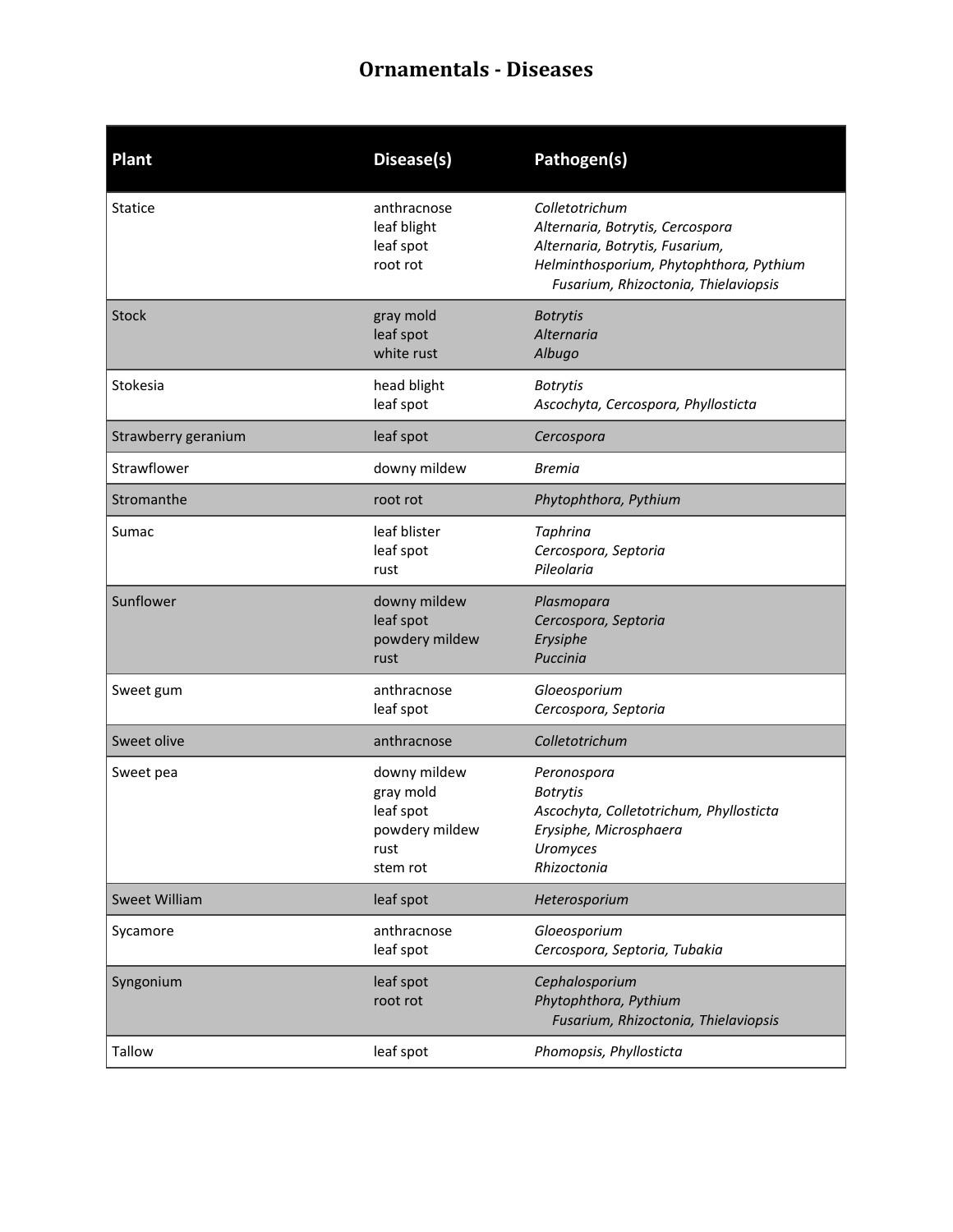| Plant            | Disease(s)                                                                                                   | Pathogen(s)                                                                                                                                                                              |
|------------------|--------------------------------------------------------------------------------------------------------------|------------------------------------------------------------------------------------------------------------------------------------------------------------------------------------------|
| Titi             | leaf spot<br>root rot                                                                                        | Phyllosticta<br>Phytophthora, Pythium, Rhizoctonia                                                                                                                                       |
| Tritoma          | anthracnose                                                                                                  | Colletotrichum                                                                                                                                                                           |
| Tuberous begonia | leaf spot<br>powdery mildew<br>rot                                                                           | Cercospora, Phomopsis, Phyllosticta<br>Erysiphe<br>Pythium, Rhizoctonia                                                                                                                  |
| <b>Tulips</b>    | anthracnose<br>blight<br>bulb rot<br>root rot                                                                | Gloeosporium<br><b>Botrytis</b><br>Fusarium, Penicillium<br>Rhizoctonia                                                                                                                  |
| Tulip poplar     | anthracnose<br>leaf spot<br>powdery mildew                                                                   | Colletotrichum<br>Phyllosticta, Septoria<br><b>Oidium</b>                                                                                                                                |
| Tung oil         | anthracnose<br>leaf spot                                                                                     | Glomerella<br>Cercospora, Phyllosticta                                                                                                                                                   |
| Tupelo           | leaf spot<br>rust                                                                                            | Cercospora, Phyllosticta<br>Aplopsora                                                                                                                                                    |
| Turkey ivy       | leaf spot                                                                                                    | Ramularia, Septoria                                                                                                                                                                      |
| Verbena          | flower blight<br>leaf spot<br>powdery mildew<br>root rot<br>rust                                             | <b>Botrytis</b><br>Cercospora, Septoria<br>Erysiphe<br>Phytophthora, Pythium, Rhizoctonia<br>Puccinia                                                                                    |
| Viburnum         | leaf spot<br>powdery mildew<br>rust                                                                          | Cercospora<br>Microsphaera<br>Puccinia                                                                                                                                                   |
| Vinca            | flower blight<br>root rot                                                                                    | <b>Botrytis</b><br>Phytophthora, Pythium, Rhizoctonia                                                                                                                                    |
| Violet           | downy mildew<br>gray mold<br>leaf spot<br>powdery mildew<br>root rot<br>rust<br>spot anthracnose<br>stem rot | <b>Bremiella</b><br><b>Botrytis</b><br>Cercospora, Colletotrichum, Phyllosticta<br>Sphaerotheca<br>Phytophthora, Pythium, Rhizoctonia<br>Puccinia<br>Sphaceloma<br>Fusarium, Rhizoctonia |